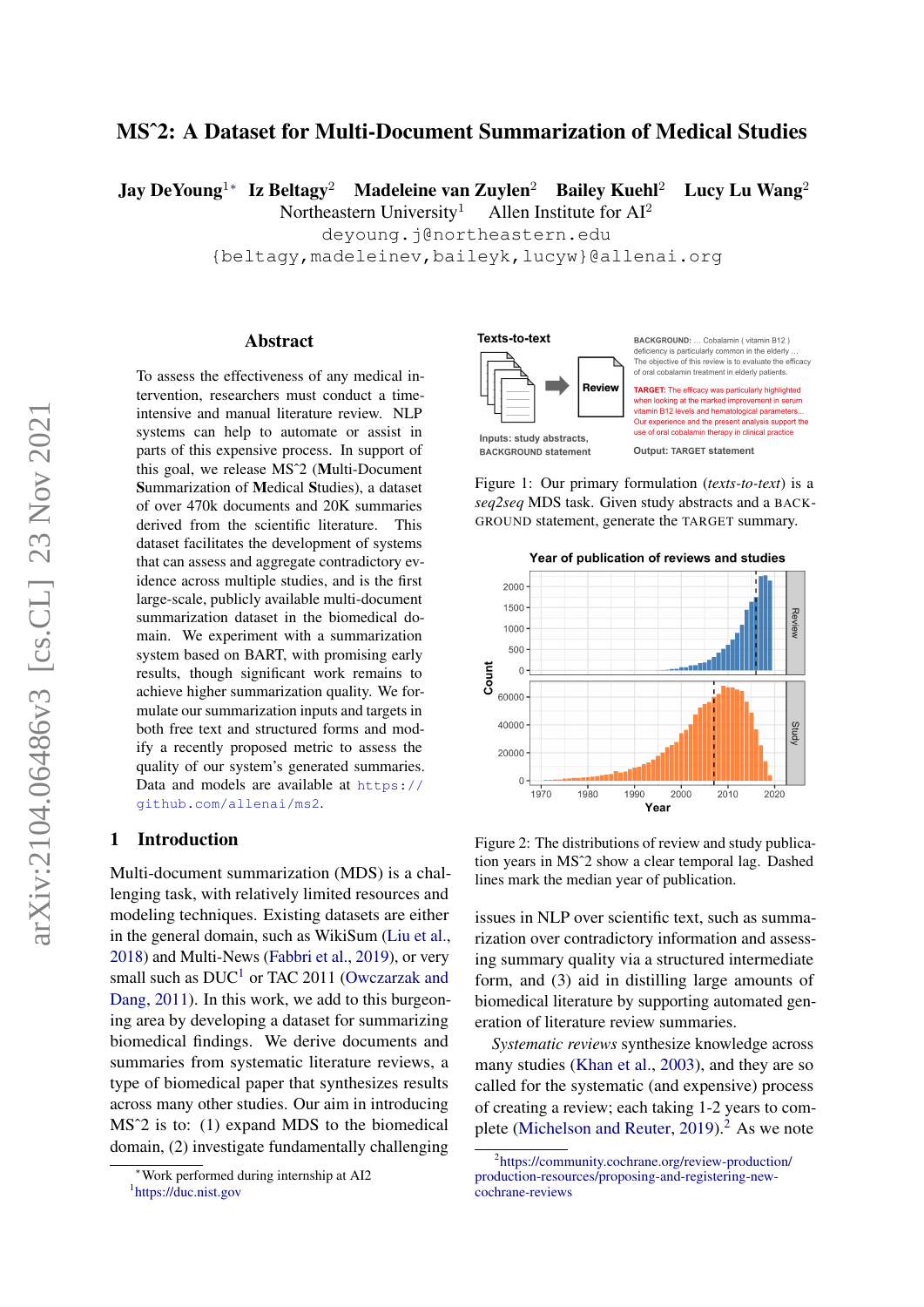in Fig. [2,](#page-0-2) a delay of around 8 years is observed between reviews and the studies they cite! The time and cost of creating and updating reviews has inspired efforts at automation [\(Tsafnat et al.,](#page-11-2) [2014;](#page-11-2) [Marshall et al.,](#page-10-2) [2016;](#page-10-2) [Beller et al.,](#page-8-0) [2018;](#page-8-0) [Marshall](#page-10-3) [and Wallace,](#page-10-3) [2019\)](#page-10-3), and the constant deluge of studies<sup>[3](#page-1-0)</sup> has only increased this need.

To move the needle on these challenges and support further work on literature review automation, we present MSˆ2, a multi-document summarization dataset in the biomedical domain. Our contributions in this paper are as follows:

- We introduce MS<sup>2</sup>, a dataset of 20K reviews and 470k studies summarized by these reviews.
- We define a *texts-to-text* MDS task (Fig. [1\)](#page-0-3) based on MSˆ2, by identifying target summaries in each review and using study abstracts as input documents. We develop a BART-based model for this task, which produces fluent summaries that agree with the evidence direction stated in gold summaries around 50% of the time.
- In order to expose more granular representations to users, we define a structured form of our data to support a *table-to-table* task (§ [4.2\)](#page-5-0). We leverage existing biomedical information extraction systems [\(Nye et al.,](#page-11-3) [2018;](#page-11-3) [DeYoung et al.,](#page-9-1) [2020\)](#page-9-1) ([§3.3.1,](#page-3-0) [§3.3.2\)](#page-3-1) to evaluate agreement between target and generated summaries.

## <span id="page-1-2"></span>2 Background

Systematic reviews aim to synthesize results over all relevant studies on a topic, providing high quality evidence for biomedical and public health decisions. They are a fixture in the biomedical literature, with many established protocol around their registration, production, and publication [\(Chalmers](#page-9-2) [et al.,](#page-9-2) [2002;](#page-9-2) [Starr et al.,](#page-11-4) [2009;](#page-11-4) [Booth et al.,](#page-8-1) [2012\)](#page-8-1). Each systematic review addresses one or several research questions, and results are extracted from relevant studies and summarized. For example, a review investigating the effectiveness of Vitamin B12 supplementation in older adults [\(Andrès et al.,](#page-8-2) [2010\)](#page-8-2) synthesizes results from 9 studies.

The research questions in systematic reviews can be described using the PICO framework [\(Zakowski](#page-12-0) [et al.,](#page-12-0) [2004\)](#page-12-0). PICO (which stands for Population:

*who is studied?* Intervention: *what intervention was studied?* Comparator: *what was the intervention compared against?* Outcome: *what was measured?*) defines the main facets of biomedical research questions, and allows the person(s) conducting a review to identify relevant studies (studies included in a review generally have the same or similar PICO elements as the review). A medical systematic review is one which reports results for applying any kind of medical or social intervention to a group of people. Interventions are wideranging, including yoga, vaccination, team training, education, vitamins, mobile reminders, and more. Recent work on evidence inference [\(DeY](#page-9-1)[oung et al.,](#page-9-1) [2020;](#page-9-1) [Nye et al.,](#page-11-5) [2020\)](#page-11-5) goes beyond identifying PICO elements, and aims to group and identify overall findings in reviews. MSˆ2 is a natural extension of these paths: we create a dataset and build a system with both natural summarization targets from input studies, while also incorporating the inherent structure studied in previous work.

In this work, we use the term *review* when describing literature review papers, which provide our summary targets. We use the term *study* to describe the documents that are cited and summarized by each review. There are various study designs which offer differing levels of evidence, e.g. clinical trials, cohort studies, observational studies, case studies, and more [\(Concato et al.,](#page-9-3) [2000\)](#page-9-3). Of these study types, randomized controlled trials (RCTs) offer the highest quality of evidence [\(Meldrum,](#page-11-6) [2000\)](#page-11-6).

## 3 Dataset

We construct MSˆ2 from papers in the Semantic Scholar literature corpus [\(Ammar et al.,](#page-8-4) [2018\)](#page-8-4). First, we create a corpus of reviews and studies based on the suitability criteria defined in [§3.1.](#page-1-1) For each review, we classify individual sentences in the abstract to identify summarization targets ([§3.2\)](#page-2-0). We augment all reviews and studies with PICO span labels and evidence inference classes as de-scribed in [§3.3.1](#page-3-0) and [§3.3.2.](#page-3-1) As a final step in data preparation, we cluster reviews by topic and form train, development, and test sets from these clusters ([§3.4\)](#page-3-2).

#### <span id="page-1-1"></span>3.1 Identifying suitable reviews and studies

To identify suitable reviews, we apply (i) a highrecall heuristic keyword filter, (ii) PubMed filter, (iii) study-type filter, and (iv) suitability classifier, in series. The keyword filter looks for the

<span id="page-1-0"></span><sup>&</sup>lt;sup>3</sup>Of the heterogeneous study types, randomized control trials (RCTs) offer the highest quality of evidence. Around 120 RCTs are published per day as of this writing [https://ijmarshall.github.io/sote/,](https://ijmarshall.github.io/sote/) up from 75 in 2010 [\(Bastian](#page-8-3) [et al.,](#page-8-3) [2010\)](#page-8-3).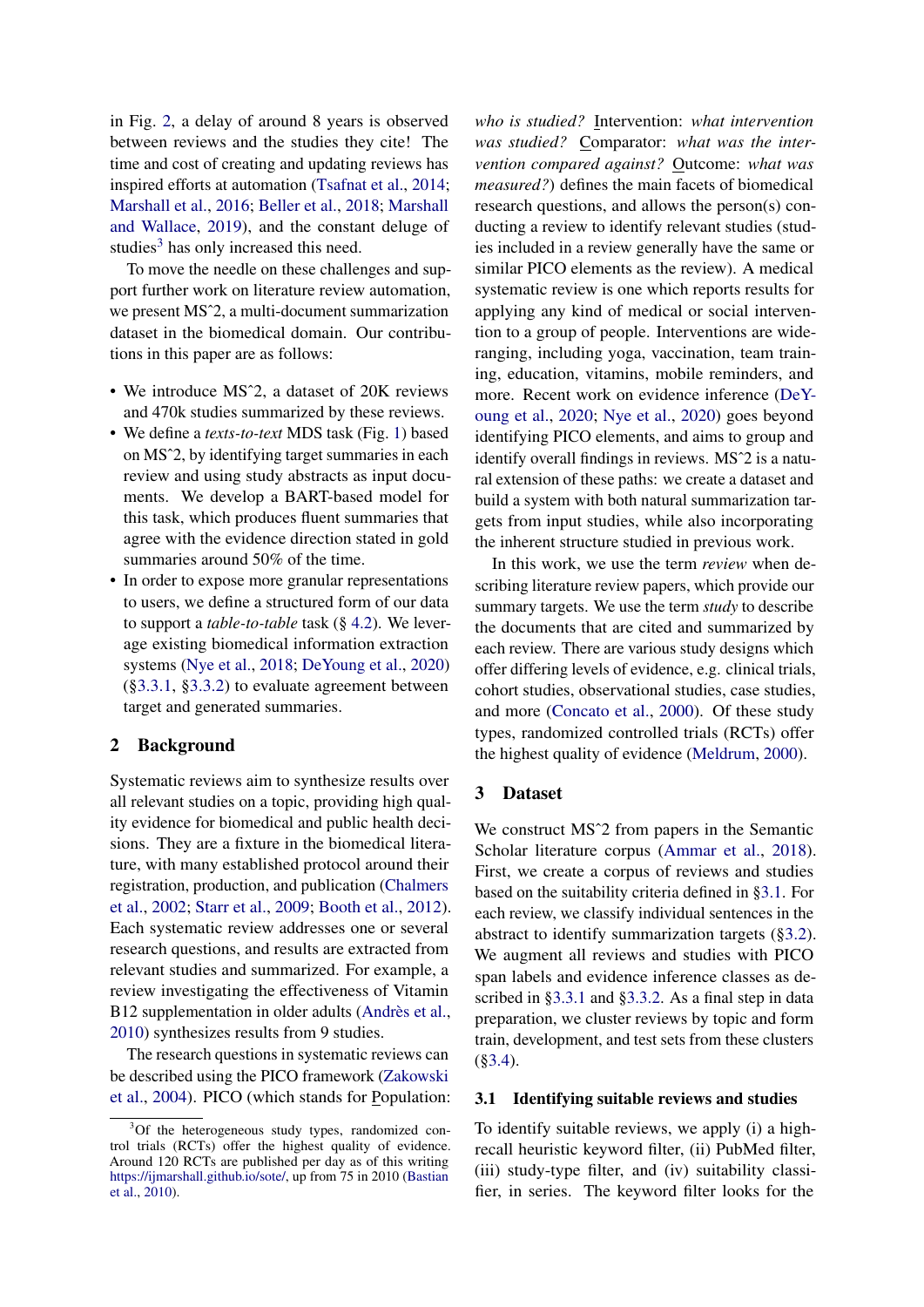<span id="page-2-1"></span>

| Label             | Sentence                                                                                                                                                                                                                                          |
|-------------------|---------------------------------------------------------------------------------------------------------------------------------------------------------------------------------------------------------------------------------------------------|
| <b>BACKGROUND</b> | AREAS COVERED IN THIS REVIEW The ob-<br>jective of this review is to evaluate the efficacy of<br>oral cobalamin treatment in elderly patients.                                                                                                    |
| <b>OTHER</b>      | To reach this objective, PubMed data were systematic<br>ally search ed for <i>English and French articles published</i><br>from January 1990 to July 2008                                                                                         |
| <b>TARGET</b>     | The <b>efficacy</b> was particularly highlighted when look-<br>ing at the marked improvement in serum vitamin B12<br>levels and hematological parameters for example<br>hemoglobin level, mean erythrocyte cell volume and<br>reticulocyte count. |
| <b>OTHER</b>      | The effect of oral cobalamin treatment in <i>patients</i> pre-<br>senting with severe neurological manifestations has<br>not yet been adequately documented                                                                                       |

Table 1: Abbreviated example from [Andrès et al.](#page-8-2) [\(2010\)](#page-8-2) with predicted sentence labels (full abstract in Tab. [11,](#page-14-0) App. [D.3\)](#page-16-0). Spans corresponding to *Population*, Intervention, and Outcome elements are tagged and surrounded with special tokens.

phrase "systematic review" in the title and abstracts of all papers in Semantic Scholar, which yields 220K matches. The PubMed filter, yielding 170K matches, limits search results to papers that have been indexed in the PubMed database, which restricts reviews to those in the biomedical, clinical, psychological, and associated domains. We then use citations and Medical Subject Headings (MeSH) to identify input studies via their document types and further refine the remaining reviews, see App. [A](#page-13-0) for details on the full filtering process.

Finally, we train a suitability classifier as the final filtering step, using SciBERT [\(Beltagy et al.,](#page-8-5) [2019\)](#page-8-5), a BERT [\(Devlin et al.,](#page-9-4) [2019\)](#page-9-4) based language model trained on scientific text. Details on classifier training and performance are provided in Appendix [C.](#page-14-1) Applying this classifier to the remaining reviews leaves us with 20K candidate reviews.

#### <span id="page-2-0"></span>3.2 Background and target identification

For each review, we identify two sections: 1) the BACKGROUND statement, which describes the research question, and 2) the overall effect or findings statement as the TARGET of the MDS task (Fig. [1\)](#page-0-3). We frame this as a sequential sentence classification task [\(Cohan et al.,](#page-9-5) [2019\)](#page-9-5): given the sentences in the review abstract, classify them as BACKGROUND, TARGET, or OTHER. All BACKGROUND sentences are aggregated and used as input in modeling. All TARGET sentences are aggregated and form the summary target for that review. Sentences classified as OTHER may describe the methods used to conduct the review, detailed findings such as the number of included studies or numerical results, as well as recommendations for practice. OTHER sentences are not suitable for modeling because they

<span id="page-2-2"></span>

| Intervention                 | Outcome                                                                | Evidence sentence                                                                                                                                                                                                                                  | Direction |
|------------------------------|------------------------------------------------------------------------|----------------------------------------------------------------------------------------------------------------------------------------------------------------------------------------------------------------------------------------------------|-----------|
| oral<br>cobalamin<br>therapy | effect                                                                 | The effect of oral cobalamin<br>treatment in patients presenting<br>with severe neurological<br>manifestations has not yet been<br>adequately documented.                                                                                          | no change |
| oral<br>cobalamin<br>therapy | discomfort,<br>inconve-<br>nience and<br>cost                          | Oral cobalamin treatment avoids<br>the discomfort, inconvenience<br>and cost of monthly injections.                                                                                                                                                | decreases |
| oral<br>cobalamin<br>therapy | serum<br>vitamin b12<br>levels and<br>hematologi-<br>cal<br>parameters | The efficacy was particularly<br>highlighted when looking at the<br>marked improvement in serum<br>vitamin B12 levels and<br>hematological parameters, for<br>example hemoglobin level, mean<br>erythrocyte cell volume and<br>reticulocyte count. | increases |

Table 2: Sample Intervention, Outcome, evidence statement, and identified effect directions from a systematic review investigating the effectiveness of vitamin B12 therapies in the elderly [\(Andrès et al.,](#page-8-2) [2010\)](#page-8-2).

either contain information specific to the review, as in methods; too much detail, in the case of results; or contain guidance on how medicine should be practiced, which is both outside the scope of our task definition and ill-advised to generate.

Five annotators with undergraduate or graduate level biomedical background labeled 3000 sentences from 220 review abstracts. During annotation, we asked annotators to label sentences into 9 classes (which we collapse into the 3 above; see App. [D](#page-15-0) for detailed info on other classes). Two annotators then reviewed all annotations and corrected mistakes. The corrections yield a Cohen's  $\kappa$  [\(Cohen,](#page-9-6) [1960\)](#page-9-6) of 0.912. Though we retain only BACKGROUND and TARGET sentences for modeling, we provide labels to all 9 classes in our dataset.

Using SciBERT [\(Beltagy et al.,](#page-8-5) [2019\)](#page-8-5), we train a sequential sentence classifier. We prepend each sentence with a [SEP] token and use a linear layer followed by a softmax to classify each sentence. A detailed breakdown of the classifier scores is available in Tab. [9,](#page-13-1) App. [D.](#page-15-0) While the classifier performs well (94.1 F1) at identifying BACKGROUND sentences, it only achieves 77.4 F1 for TARGET sentences. The most common error for TARGET sentences is confusing them for results from individual studies or detailed statistical analysis. Tab. [1](#page-2-1) shows example sentences with predicted labels. Due to the size of the dataset, we cannot manually annotate sentence labels for all reviews, so we use the sentence classifier output as silver labels in the training set. To ensure the highest degree of accuracy for the summary targets in our test set, we manually review all 4519 TARGET sentences in the 2K reviews of the test set, correcting 1109 sentences. Any re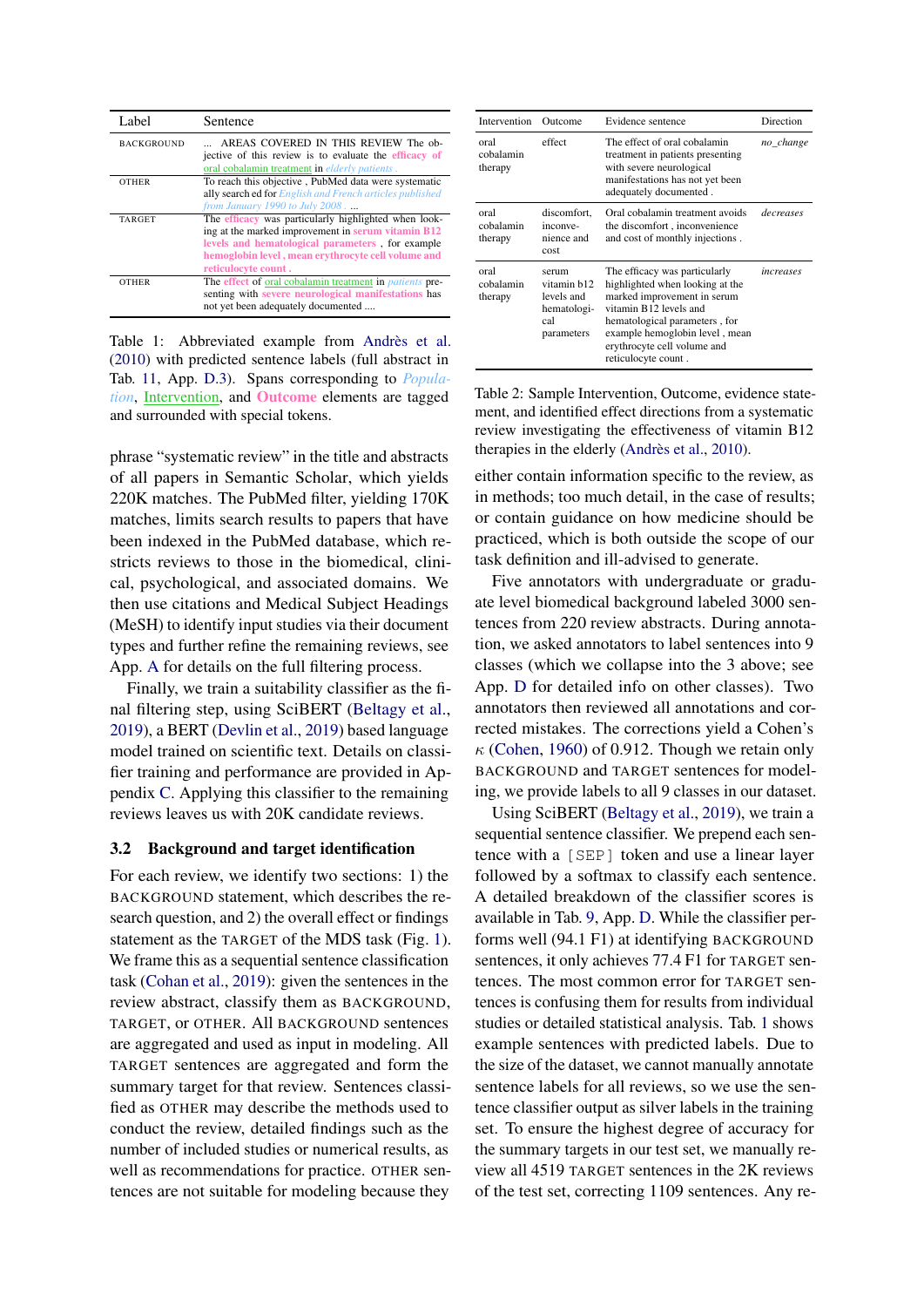views without TARGET sentences are considered unsuitable and are removed from the final dataset.

## 3.3 Structured form

As discussed in [§2,](#page-1-2) the key findings of studies and reviews can be succinctly captured in a structured representation. The structure consists of PICO elements [\(Nye et al.,](#page-11-3) [2018\)](#page-11-3) that define what is being studied, in addition to the effectiveness of the intervention as inferred through Evidence Inference ([§3.3.2\)](#page-3-1). In addition to the textual form of our task, we construct this structured form and release it with MS<sup> $\gamma$ 2</sup> to facilitate investigation of consistency between input studies and reviews, and to provide additional information for interpreting the findings reported in each document.

# <span id="page-3-0"></span>3.3.1 Adding PICO tags

The Populations, Interventions, and Outcomes of interest are a common way of representing clinical knowledge [\(Huang et al.,](#page-9-7) [2006\)](#page-9-7). Recent work [\(Nye](#page-11-5) [et al.,](#page-11-5) [2020\)](#page-11-5) has found that the Comparator is rarely mentioned explicitly, so we exclude it from our dataset. Previous summarization work has shown that tagging salient entities, especially PIO elements [\(Wallace et al.,](#page-12-1) [2020\)](#page-12-1), can improve summarization performance [\(Nallapati et al.,](#page-11-7) [2016a](#page-11-7)[,b\)](#page-11-8), so we mark PIO elements with special tokens added to our model vocabulary: <pop>, </pop>, <int>,  $\langle$ int>,  $\langle$ out>, and  $\langle$ /out>.

Using the EBM-NLP corpus [\(Nye et al.,](#page-11-3) [2018\)](#page-11-3), a crowd-sourced collection of PIO tags, $4$  we train a token classification model [\(Wolf et al.,](#page-12-2) [2020\)](#page-12-2) to identify these spans in our study and review documents. These span sets are denoted  $P =$  $\{P_1, P_2, ..., P_{\bar{P}}\}, I = \{I_1, I_2, ..., I_{\bar{I}}\}$  and  $O =$  $\{O_1, O_2, ..., O_{\bar{O}}\}$ . At the level of each review, we perform a simple aggregation over these elements. Any P, I, or O span fully contained within any other span of the same type is removed from these sets (though they remain tagged in the text). Removing these contained elements reduces the number of duplicates in our structured representation. Our dataset has an average of 3.0 P, 3.5 I, and 5.4 O spans per review.

## <span id="page-3-1"></span>3.3.2 Adding Evidence Inference

We predict the direction of evidence associated with every Intervention-Outcome (I/O) pair found in the review abstract. Taking the product of each  $I_i$  and  $O_j$  in the sets **I** and **O** yields all possible I/O pairs, and each I/O pair is associated with an evidence direction  $d_{ij}$ , which can take on one of the values in {*increases*, *no\_change*, *decreases* }. For each I/O pair, we also derive a sentence  $s_{ij}$ from the document supporting the  $d_{ij}$  classification. Each review can therefore be represented as a set of tuples  $T$  of the form  $(I_i, O_j, s_{ij}, d_{ij})$  and cardinality  $I \times O$ . See Tab. [2](#page-2-2) for examples. For modeling, as in PICO tagging, we surround supporting sentences with special tokens <evidence> and </evidence>; and append the direction class with a <sep> token.

We adapt the Evidence Inference (EI) dataset and models [\(DeYoung et al.,](#page-9-1) [2020\)](#page-9-1) for labeling. The EI dataset is a collection of RCTs, tagged PICO elements, evidence sentences, and overall evidence direction labels *increases*, *no\_change*, or *decreases*. The EI models are composed of 1) an evidence identification module which identifies an evidence sentence, and 2) an evidence classification module for classifying the direction of effectiveness. The former is a binary classifier on top of SciBERT, whereas the latter is a softmax distribution over effectiveness directions. Using the same parameters as [DeYoung et al.](#page-9-1) [\(2020\)](#page-9-1), we modify these two modules to function solely over I and O spans.<sup>[5](#page-3-4)</sup> The resulting  $354k$  EI classifications for our reviews are 13.4% *decreases*, 57.0% *no\_change*, and 29.6% *increases*. Of the 907k classifications over input studies, 15.7% are *decreases*, 60.7% *no\_change*, and 23.6% *increases*. Only 53.8% of study classifications match review classifications, highlighting the prevalence and challenges of contradictory data.

## <span id="page-3-2"></span>3.4 Clustering and train / test split

Reviews addressing overlapping research questions or providing updates to previous reviews may share input studies and results in common, e.g., a review studying the effect of Vitamin B12 supplementation on B12 levels in older adults and a review studying the effect of B12 supplementation on heart disease risk will cite similar studies. To avoid the phenomenon of learning from test data, we cluster reviews before splitting into train, validation, and test sets. We compute SPECTER paper embeddings [\(Cohan et al.,](#page-9-8) [2020\)](#page-9-8) using the title and

<span id="page-3-3"></span><sup>4</sup>EBM-NLP contains high quality, crowdsourced and expert-tagged PIO spans in clinical trial abstracts. See App. [I](#page-17-0) for a comparison to other PICO datasets.

<span id="page-3-4"></span> $5$ [Nye et al.](#page-11-5) [\(2020\)](#page-11-5) found that removing Comparator elements improved classification performance from 78.0 F1 to 81.4 F1 with no additional changes or hyper-parameter tuning.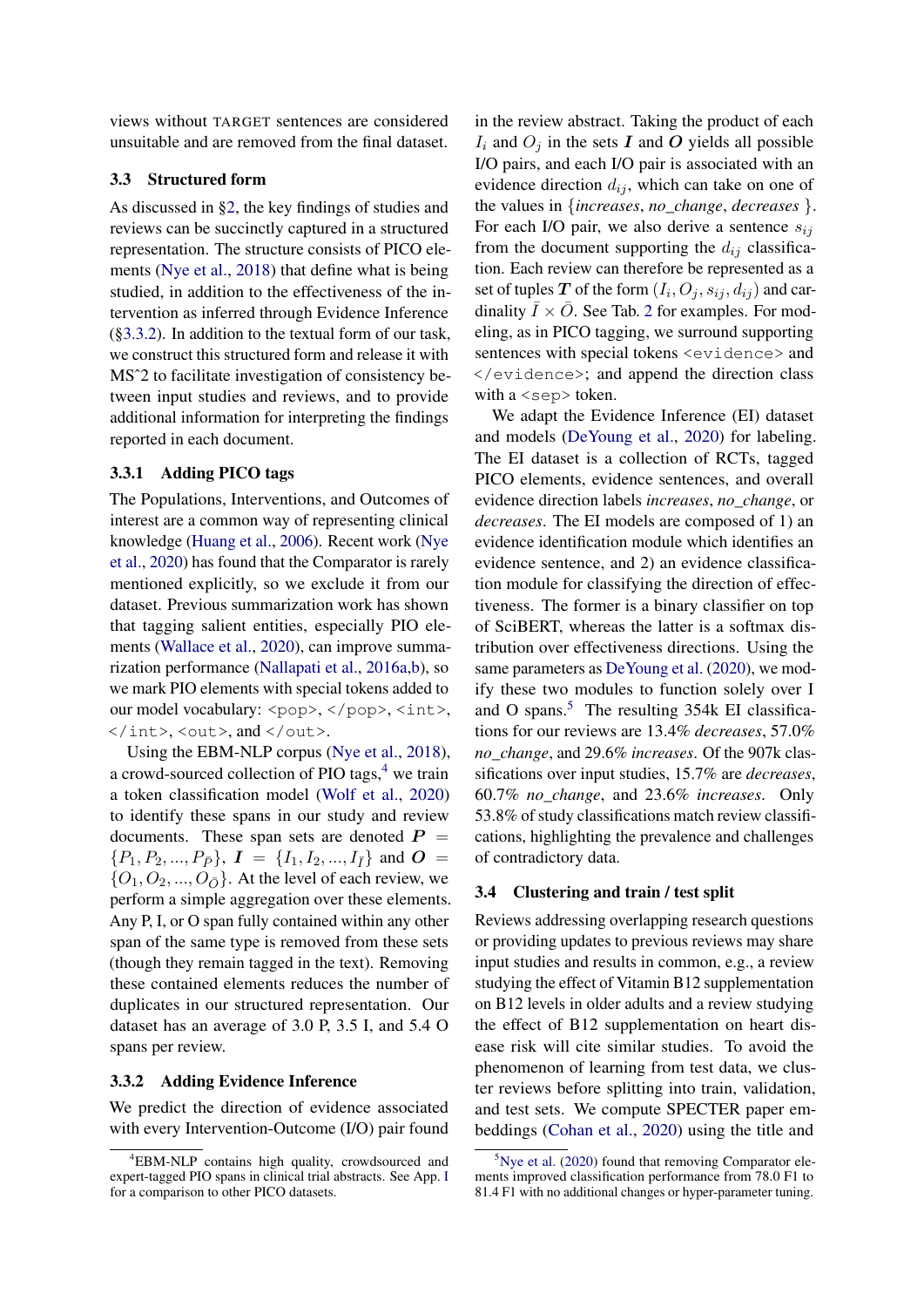<span id="page-4-0"></span>

| Dataset statistics                     | $MS^2$           |
|----------------------------------------|------------------|
| Total reviews                          | 20 <sub>K</sub>  |
| Total input studies                    | 470 <sub>k</sub> |
| Median number of studies per review    | 17               |
| Median number of reviews per study     |                  |
| Average number of reviews per study    | 1.9              |
| Median BACKGROUND sentences per review | 3                |
| Median TARGET sentences per review     |                  |
|                                        |                  |

Table 3: MSˆ2 dataset statistics.

<span id="page-4-1"></span>

| <b>Dataset</b>  | Docs      | Tokens per<br>Summary | Tokens per<br>Document |
|-----------------|-----------|-----------------------|------------------------|
| DUC '03/'04     | 320       | 109.6                 | 4636.2                 |
| <b>TAC 2011</b> | 176       | 99.7                  | 4695.7                 |
| WikiSum         | 2,332,000 | $10^1 - 10^3$         | $10^2 - 10^6$          |
| Multi-News      | 56.216    | 263.7                 | 2103.4                 |
| $MS^2$          | 470,402   | 61.3                  | 365.3                  |

Table 4: A comparison of MDS datasets; adapted from [Fabbri et al.](#page-9-0) [\(2019\)](#page-9-0). Datasets are DUC '03/'04<sup>[1](#page-0-0)</sup>, TAC 2011 [\(Owczarzak and Dang,](#page-11-0) [2011\)](#page-11-0), WikiSum [\(Liu](#page-10-0) [et al.,](#page-10-0) [2018\)](#page-10-0), and Multi-News [\(Fabbri et al.,](#page-9-0) [2019\)](#page-9-0). Note: WikiSum only provides ranges, not exact size.

abstract of each review, and perform agglomerative hierarchical clustering using the scikit-learn library [\(Buitinck et al.,](#page-8-6) [2013\)](#page-8-6). This results in 200 clusters, which we randomly partition into 80/10/10 train/development/test sets.

## 3.5 Dataset statistics

The final dataset consists of 20K reviews and 470k studies. Each review in the dataset summarizes an average of 23 studies, ranging between 1–401 studies. See Tab. [3](#page-4-0) for statistics, and Tab. [4](#page-4-1) for a comparison to other datasets. The median review has 6.7K input tokens from its input studies, while the average has 9.4K tokens (a few reviews have lots of studies). We restrict the input size when modeling to 25 studies, which reduces the average input to 6.6K tokens without altering the median.

Fig. [2](#page-0-2) shows the temporal distribution of reviews and input studies in MSˆ2. We observe that though reviews in our dataset have a median publication year of 2016, the studies cited by these reviews are largely from before 2010, with a median of 2007 and peak in 2009. This citation delay has been observed in prior work [\(Shojania et al.,](#page-11-9) [2007;](#page-11-9) [Beller et al.,](#page-8-7) [2013\)](#page-8-7), and further illustrates the need for automated or assisted reviews.

## 4 Experiments

We experiment with a *texts-to-text* task formulation (Fig. [1\)](#page-0-3). The model input consists of the BACK-

<span id="page-4-2"></span>

Figure 3: Two input encoding configurations. Above: LongformerEncoderDecoder (LED), where all input studies are appended to the BACKGROUND and encoded together. Below: In the BART configuration, each input study is encoded independently with the review BACKGROUND. These are concatenated to form the input encoding.

GROUND statement and study abstracts; the output is the TARGET statement. We also investigate the use of the structured form described in [§3.3.2](#page-3-1) for a supplementary *table-to-table* task, where given inputs of I/O pairs from the review; the model tries to predict the evidence direction. We provide initial results for the *table-to-table* task, although we consider this an area in need of active research.

#### <span id="page-4-3"></span>4.1 Texts-to-text task

Our approach leverages BART [\(Lewis et al.,](#page-10-4) [2020b\)](#page-10-4), a *seq2seq* autoencoder. Using BART, we encode the BACKGROUND and input studies as in Fig. [3,](#page-4-2) and pass these representations to a decoder. Training follows a standard auto-regressive paradigm used for building summarization models. In addition to PICO tags ([§3.3.1\)](#page-3-0), we augment the inputs by surrounding the background and each input study with special tokens <br/>background>, </background>, and <study>, </study>.

For representing multiple inputs, we experiment with two configurations: one leveraging BART with independent encodings of each input, and LongformerEncoderDecoder (LED) [\(Beltagy et al.,](#page-8-8) [2020\)](#page-8-8) which can encode long inputs of up to 16K tokens. For the BART configuration, each study abstract is appended to the BACKGROUND statement and encoded independently. These representations are concatenated together to form the input to the decoder layer. In the BART configuration, interactions happen only in the decoder. For the LED configuration, the input sequence starts with the BACK-GROUND statement followed by a concatenation of all input study abstracts. The BACKGROUND representation is shared among all input studies; global attention allows interactions between studies, and a sliding attention window of 512 tokens allows each token to attend to its neighbors.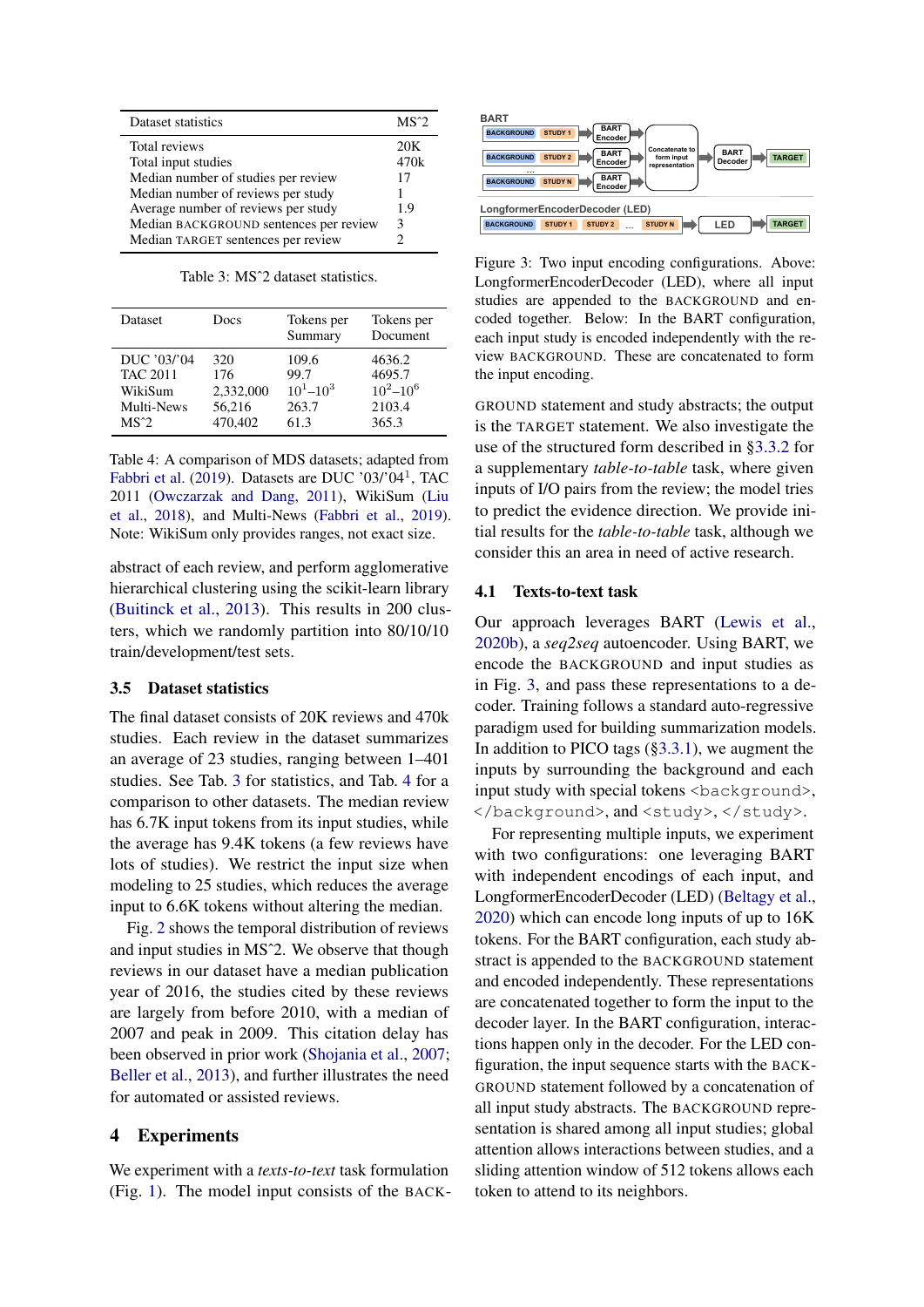We train a BART-base model, with hyperparameters described in App. [F.](#page-16-1) We report experimental results in Tab. [5.](#page-5-1) In addition to ROUGE [\(Lin,](#page-10-5) [2004\)](#page-10-5), we also report two metrics derived from evidence inference: ∆EI and F1. We describe the intuition and computation of the ∆EI metric in Section [4.3;](#page-5-2) because it is a distance metric, lower ∆EI is better. For F1, we use the EI classification module to identify evidence directions for both the generated and target summaries. Using these classifications, we report a macro-averaged F1 over the class agreement between the generated and target summaries [\(Buitinck et al.,](#page-8-6) [2013\)](#page-8-6). For example generations, see Tab. [13](#page-17-1) in App. [G.](#page-17-2)

#### <span id="page-5-0"></span>4.2 Table-to-table task

An end user of a review summarization system may be interested in specific results from input studies (including whether they agree or contradict) rather than the high level conclusions available in TAR-GET statements. Therefore, we further experiment with structured input and output representations that attempt to capture results from individual studies. As described in [§3.3.2,](#page-3-1) the structured representation of each review or study is a tuple of the form  $(I_i, O_j, s_{ij}, d_{ij})$ . It is important to note that we use the same set of  $\boldsymbol{I}$ s and  $\boldsymbol{O}$ s from the review to predict evidence direction from all input studies.

Borrowing from the ideas of [\(Raffel et al.,](#page-11-10) [2020\)](#page-11-10), we formulate our classification task as a text generation task, and train the models described in Section [4.1](#page-4-3) to generate one of the classes in {*increases*, *no\_change*, *decreases* }. Using the EI classifications from [3.3.2,](#page-3-1) we compute an F-score macroaveraged over the effect classes (Tab. [6\)](#page-5-3). We retain all hyperparameter settings other than reducing the maximum generation length to 10.

We stress that this is a preliminary effort to demonstrate feasibility rather than completeness our results in Tab. [6](#page-5-3) are promising but the underlying technologies for building the structured data: PICO tagging, co-reference resolution, and PICO relation extraction, are currently weak [\(Nye et al.,](#page-11-5) [2020\)](#page-11-5). Resorting to using the full cross-product of Interventions and Outcomes results in duplicated I/O pairs as well as potentially spurious pairs that do not correspond to actual I/O pairs in the review.

#### <span id="page-5-2"></span>4.3 ∆EI metric

Recent work in summarization evaluation has highlighted the weaknesses of ROUGE for capturing factuality of generated summaries, and has focused

<span id="page-5-1"></span>

| Model R-1 R-2 R-L $\Delta E I \downarrow$ F1 |  |                       |                |
|----------------------------------------------|--|-----------------------|----------------|
| BART 27.56 9.40 20.80 .459<br>LED            |  | 26.89 8.91 20.32 .449 | 46.51<br>45.00 |

<span id="page-5-3"></span>Table 5: Results for the *texts-to-text* setting. We report ROUGE,  $\Delta$ EI (§ [4.3\)](#page-5-2), and macro-averaged F1-scores.

| Model       | - P   | R     | F1    |
|-------------|-------|-------|-------|
| <b>BART</b> | 50.31 | 67.98 | 65.89 |

Table 6: Results for the *table-to-table* setting. We report macro-averaged precision, recall, and F-scores.

on developing automated metrics more closely correlated with human-assessed factuality and quality [\(Zhang\\* et al.,](#page-12-3) [2020;](#page-12-3) [Wang et al.,](#page-12-4) [2020a;](#page-12-4) [Falke](#page-9-9) [et al.,](#page-9-9) [2019\)](#page-9-9). In this vein, we modify a recently proposed metric based on EI classification distributions [\(Wallace et al.,](#page-12-1) [2020\)](#page-12-1), intending to capture the agreement of Is, Os, and EI directions between input studies and the generated summary.

For each I/O tuple  $(I_i, O_j)$ , the predicted direction  $d_{ij}$  is actually a distribution of probabilities over the three direction classes  $P_{ij}$  = (pincreases, pdecreases, pno\_change). If we consider this distribution for the gold summary  $(P_{ij})$  and the generated summary  $(Q_{ij})$ , we can compute the Jensen-Shannon Distance (JSD) [\(Lin,](#page-10-6) [1991\)](#page-10-6), a bounded score between  $[0, 1]$ , between these distributions. For each review, we can then compute a summary JSD metric, which we call  $\Delta$ EI, as an average over the JSD of each I/O tuple in that review:

$$
\sum_{i=1}^{\bar{I}} \sum_{j=1}^{\bar{J}} JSD(P_{ij}, Q_{ij})
$$
 (1)

Different from [Wallace et al.](#page-12-1) [\(2020\)](#page-12-1), ∆EI is an average over all outputs, attempting to capture an overall picture of system performance,<sup>[6](#page-5-4)</sup> and our metric retains the directionality of *increases* and *decreases*, as opposed to collapsing them together.

To facilitate interpretation of the ∆EI metric, we offer a degenerate example. Given the case where all direction classifications are certain, and the probability distributions  $P_{ij}$  and  $Q_{ij}$  exist in the space of  $(1, 0, 0)$ ,  $(0, 1, 0)$ , or  $(0, 0, 1)$ ,  $\Delta$ EI takes on the following values at various levels of consistency

<span id="page-5-4"></span><sup>&</sup>lt;sup>6</sup>[Wallace et al.](#page-12-1) [\(2020\)](#page-12-1) only report correlation of a related metric with human judgments.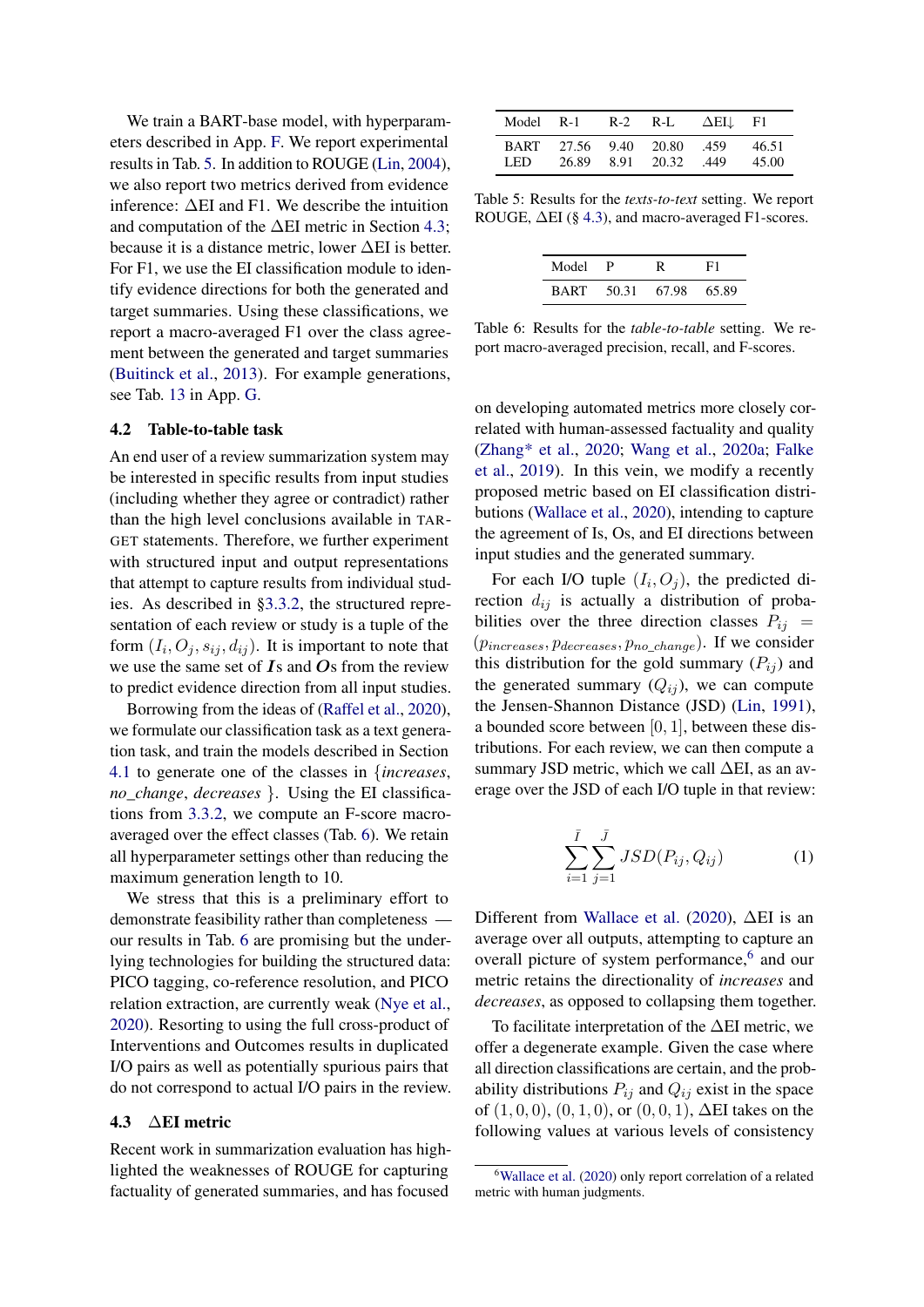<span id="page-6-0"></span>

|              | Gold |          |      |         |
|--------------|------|----------|------|---------|
| Generated    | inc. | $no_c$ . | dec. | insuff. |
| increases    | 56   |          |      | 19      |
| no_change    | 13   |          |      | 10      |
| decreases    |      |          |      |         |
| insufficient | 5    |          |      |         |
| skip         |      |          |      |         |

Table 7: Confusion matrix for human evaluation results

between  $P_{ij}$  and  $Q_{ij}$  for the input studies:

| 100\% consistent $\Delta EI = 0.0$ |  |
|------------------------------------|--|
| 50\% consistent $\Delta EI = 0.42$ |  |
| 0% consistent $\Delta EI = 0.83$   |  |

In other words, in both the standard BART and LED setting, the evidence directions predicted in relation to the generated summary are slightly less than 50% consistent with the direction predictions produced relative to the gold summary.

#### 4.4 Human evaluation & error analysis

We randomly sample 150 reviews from the test set for manual evaluation. For each generated and gold summary, we annotate the primary effectiveness direction in the summary to the following classes: (i) *increases*: intervention has a positive effect on the outcome; (ii) *no\_change*: no effect, or no difference between the intervention and the comparator; (iii) *decreases*: intervention has a negative effect on the outcome; (iv) *insufficient*: insufficient evidence is available; (v) *skip*: the summary is disfluent, off topic, or does not contain information on efficacy.

Here, *increases*, *no\_change*, and *decreases* correspond to the EI classes, while we introduce *insufficient* to describe cases where insufficient evidence is available on efficacy, and *skip* to describe data or generation failures. Two annotators provide labels, and agreement is computed over 50 reviews (agreement:  $86\%$ , Cohen's  $\kappa$ : 0.76). Of these, 17 gold summaries lack an efficacy statement, and are excluded from analysis. Tab. [7](#page-6-0) shows the confusion matrix for the sample. Around 50% (67/133) of generated summaries have the same evidence direction as the gold summary. Most confusions happen between *increases*, *no\_change*, and *insufficient*.

Tab. [8](#page-6-1) shows how individual studies can provide contradictory information, some supporting a positive effect for an intervention and some observing no or negative effects. EI may be able to capture some of the differences between these input studies. From observations on limited data: while studies

<span id="page-6-1"></span>

| <b>Effectiveness</b>               | Example statements from studies                                                                                                                                                                                                      |
|------------------------------------|--------------------------------------------------------------------------------------------------------------------------------------------------------------------------------------------------------------------------------------|
| Positive<br>effect                 | Adjuvant vinorelbine plus cisplatin<br>extends survival in patients with<br>completely resected NSCLC                                                                                                                                |
|                                    | Our results suggest that patients with<br>NSCLC at pathologic stage I who have<br>undergone radical surgery <b>benefit</b> from<br>adjuvant chemotherapy.                                                                            |
| No effect or<br>negative<br>effect | <b>No survival benefit for CAP vs</b><br>no-treatment control was found in this<br>study. Therefore, adjuvant therapy with<br>CAP should not be recommended for<br>patients with resected early-stage<br>non-small cell lung cancer. |
|                                    | On the basis of this trial, adjuvant<br>therapy with CAP should not be<br>recommended for patients with<br>resected stage I lung cancer.                                                                                             |

Table 8: Text from the input studies to [Petrelli and](#page-11-11) [Barni](#page-11-11) [\(2013\)](#page-11-11), a review investigating the effectiveness of cisplatin-based (CAP) chemotherapy for non-small cell lung cancer (NSCLC). Input studies vary in their results, with some stating a positive effect for adjuvant chemotherapy, and some stating no survival benefit.

with positive effect tend to have more EI predictions that were *increases* or *decreases*, those with no or negative effect tended to have predictions that were mostly *no\_change*. However, more work is needed to better understand how to capture these directional relations and how to aggregate them into a coherent summary.

## 5 Related Work

NLP for scientific text has been gaining interest recently with work spanning the whole NLP pipeline: datasets (S2ORC [\(Lo et al.,](#page-10-7) [2020\)](#page-10-7), CORD-19 [\(Wang et al.,](#page-12-5) [2020b\)](#page-12-5)), pretrained transformer models (SciBERT [\(Beltagy et al.,](#page-8-5) [2019\)](#page-8-5), BioBERT [\(Lee](#page-10-8) [et al.,](#page-10-8) [2020\)](#page-10-8), ClinicalBERT [\(Huang et al.,](#page-9-10) [2019\)](#page-9-10), SPECTER [\(Cohan et al.,](#page-9-8) [2020\)](#page-9-8)), NLP tasks like NER [\(Nye et al.,](#page-11-3) [2018;](#page-11-3) [Li et al.,](#page-10-9) [2016\)](#page-10-9), relation extraction [\(Jain et al.,](#page-9-11) [2020;](#page-9-11) [Luan et al.,](#page-10-10) [2018;](#page-10-10) [Kringelum et al.,](#page-10-11) [2016\)](#page-10-11), QA [\(Abacha et al.,](#page-8-9) [2019\)](#page-8-9), NLI [\(Romanov and Shivade,](#page-11-12) [2018;](#page-11-12) [Khot et al.,](#page-10-12) [2018\)](#page-10-12), summarization [\(Cachola et al.,](#page-8-10) [2020;](#page-8-10) [Chan](#page-9-12)[drasekaran et al.,](#page-9-12) [2019\)](#page-9-12), claim verification [\(Wadden](#page-12-6) [et al.,](#page-12-6) [2020\)](#page-12-6), and more. MSˆ2 adds a MDS dataset to the scientific document NLP literature.

A small number of MDS datasets are available for other domains, including MultiNews [\(Fabbri](#page-9-0) [et al.,](#page-9-0) [2019\)](#page-9-0), WikiSum [\(Liu et al.,](#page-10-0) [2018\)](#page-10-0), and Wikipedia Current Events [\(Gholipour Ghalandari](#page-9-13) [et al.,](#page-9-13) [2020\)](#page-9-13). Most similar to MSˆ2 is MultiNews,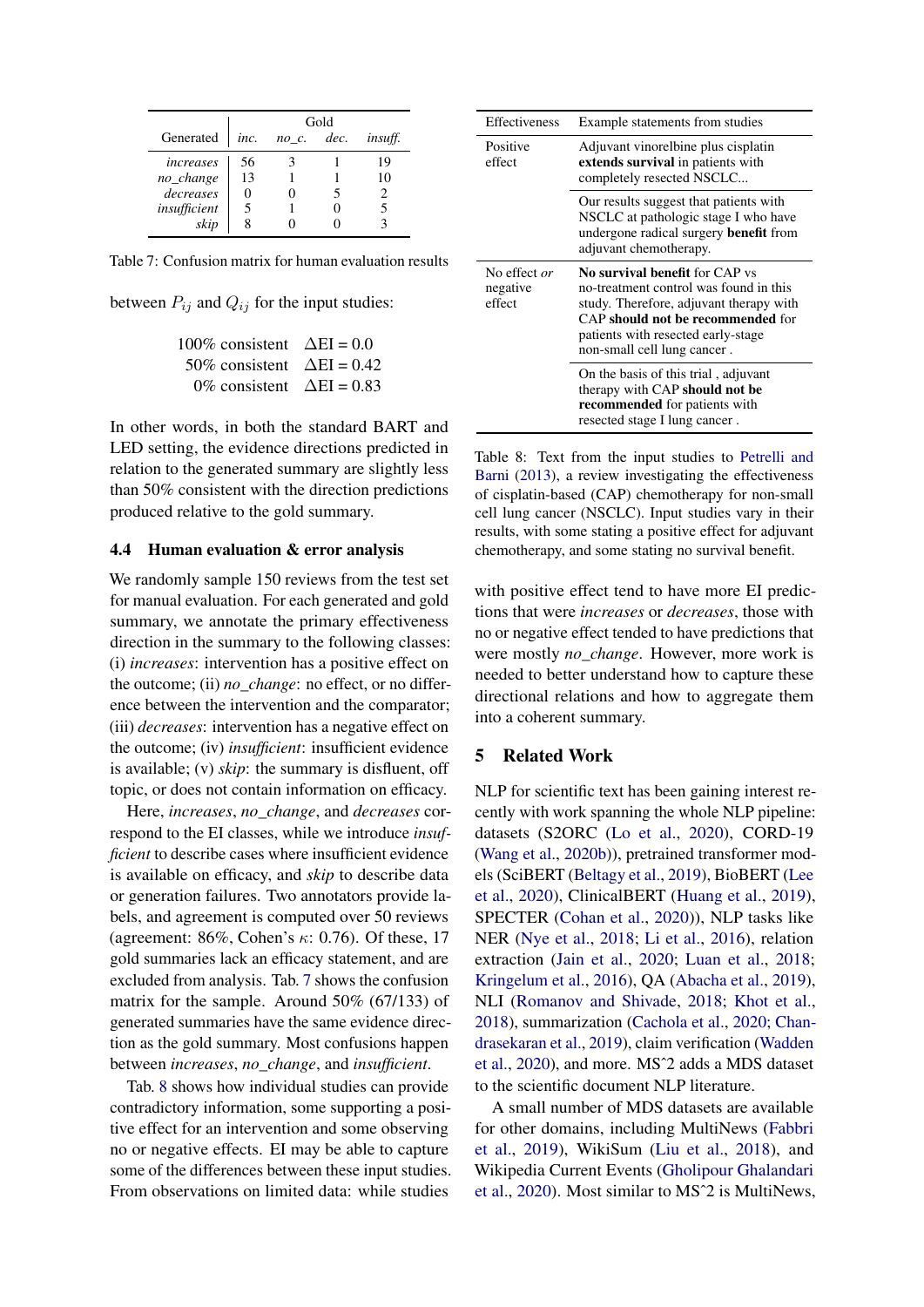where multiple news articles about the same event are summarized into one short paragraph. Aside from being in a different textual domain (scientific vs. newswire), one unique characteristic of MSˆ2 compared to existing datasets is that MSˆ2 input documents have contradicting evidence. Modeling in other domains has typically focused on straightforward applications of single-document summarization to the multi-document setting [\(Lebanoff](#page-10-13) [et al.,](#page-10-13) [2018;](#page-10-13) [Zhang et al.,](#page-12-7) [2018\)](#page-12-7), although some methods explicitly model multi-document structure using semantic graph approaches [\(Baumel et al.,](#page-8-11) [2018;](#page-8-11) [Liu and Lapata,](#page-10-14) [2019;](#page-10-14) [Li et al.,](#page-10-15) [2020\)](#page-10-15).

In the systematic review domain, work has typically focused on information retrieval [\(Boudin](#page-8-12) [et al.,](#page-8-12) [2010;](#page-8-12) [Ho et al.,](#page-9-14) [2016;](#page-9-14) [Znaidi et al.,](#page-12-8) [2015;](#page-12-8) [Schoot et al.,](#page-11-13) [2020\)](#page-11-13), extracting findings [\(Lehman](#page-10-16) [et al.,](#page-10-16) [2019;](#page-10-16) [DeYoung et al.,](#page-9-1) [2020;](#page-9-1) [Nye et al.,](#page-11-5) [2020\)](#page-11-5), and quality assessment [\(Marshall et al.,](#page-10-17) [2015,](#page-10-17) [2016\)](#page-10-2). Only recently in [Wallace et al.](#page-12-1) [\(2020\)](#page-12-1) and this work has consideration been made for approaching the entire system as a whole. We refer the reader to App. [I](#page-17-0) for more context regarding the systematic review process.

#### 6 Discussion

Though MDS has been explored in the general domain, biomedical text poses unique challenges such as the need for domain-specific vocabulary and background knowledge. To support development of biomedical MDS systems, we release the MSˆ2 dataset. MSˆ2 contains summaries and documents derived from biomedical literature, and can be used to study literature review automation, a pressing real-world application of MDS.

We define a *seq2seq* modeling task over this dataset, as well as a structured task that incorporates prior work on modeling biomedical text [\(Nye](#page-11-3) [et al.,](#page-11-3) [2018;](#page-11-3) [DeYoung et al.,](#page-9-1) [2020\)](#page-9-1). We show that although generated summaries tend to be fluent and on-topic, they only agree with the evidence direction in gold summaries around half the time, leaving plenty of room for improvement. This observation holds both through our ∆EI metric and through human evaluation of a small sample of generated summaries. Given that only 54% of study evidence directions agree with the evidence directions of their review, modeling contradiction in source documents may be key to improving upon existing summarization methods.

Limitations Challenges in co-reference resolution and PICO extraction limit our ability to generate accurate PICO labels at the document level. Errors compound at each stage: PICO tagging, taking the product of Is and Os at the document level, and predicting EI direction. Pipeline improvements are needed to bolster overall system performance and increase our ability to automatically assess performance via automated metrics like ∆EI. Relatedly, automated metrics for summarization evaluation can be difficult to interpret, as the intuition for each metric must be built up through experience. Though we attempt to facilitate understanding of ∆EI by offering a degenerate example, more exploration is needed to understand how a practically useful system would perform on such a metric.

Future work Though we demonstrate that *seq2seq* approaches are capable of producing fluent and on-topic review summaries, there are significant opportunities for improvement. Data improvements include improving the quality of summary targets and intermediate structured representations (PICO tags and EI direction). Another opportunity lies in linking to structured data in external sources such as various clinical trial databases<sup>[7](#page-7-0),[8](#page-7-1),[9](#page-7-2)</sup> rather than relying solely on PICO tagging. For modeling, we are interested in pursuing joint retrieval and summarization approaches [\(Lewis et al.,](#page-10-18) [2020a\)](#page-10-18). We also hope to explicitly model the types of contradictions observed in Tab. [8,](#page-6-1) such that generated summaries can capture nuanced claims made by individual studies.

#### 7 Conclusion

Given increasing rates of publication, multidocument summarization, or the creation of literature reviews, has emerged as an important NLP task in science. The urgency for automation technologies has been magnified by the COVID-19 pandemic, which has led to both an accelerated speed of publication [\(Horbach,](#page-9-15) [2020\)](#page-9-15) as well as proliferation of non-peer-reviewed preprints which may be of lower quality [\(Lachapelle,](#page-10-19) [2020\)](#page-10-19). By releasing MSˆ2, we provide a MDS dataset that can help to address these challenges. Though we demonstrate that our MDS models can produce fluent text, our results show that there are significant outstanding challenges that remain unsolved, such as PICO

<span id="page-7-0"></span><sup>7</sup> <https://clinicaltrials.gov/>

<span id="page-7-1"></span><sup>8</sup> <https://www.clinicaltrialsregister.eu/>

<span id="page-7-2"></span><sup>9</sup> <https://www.gsk-studyregister.com/>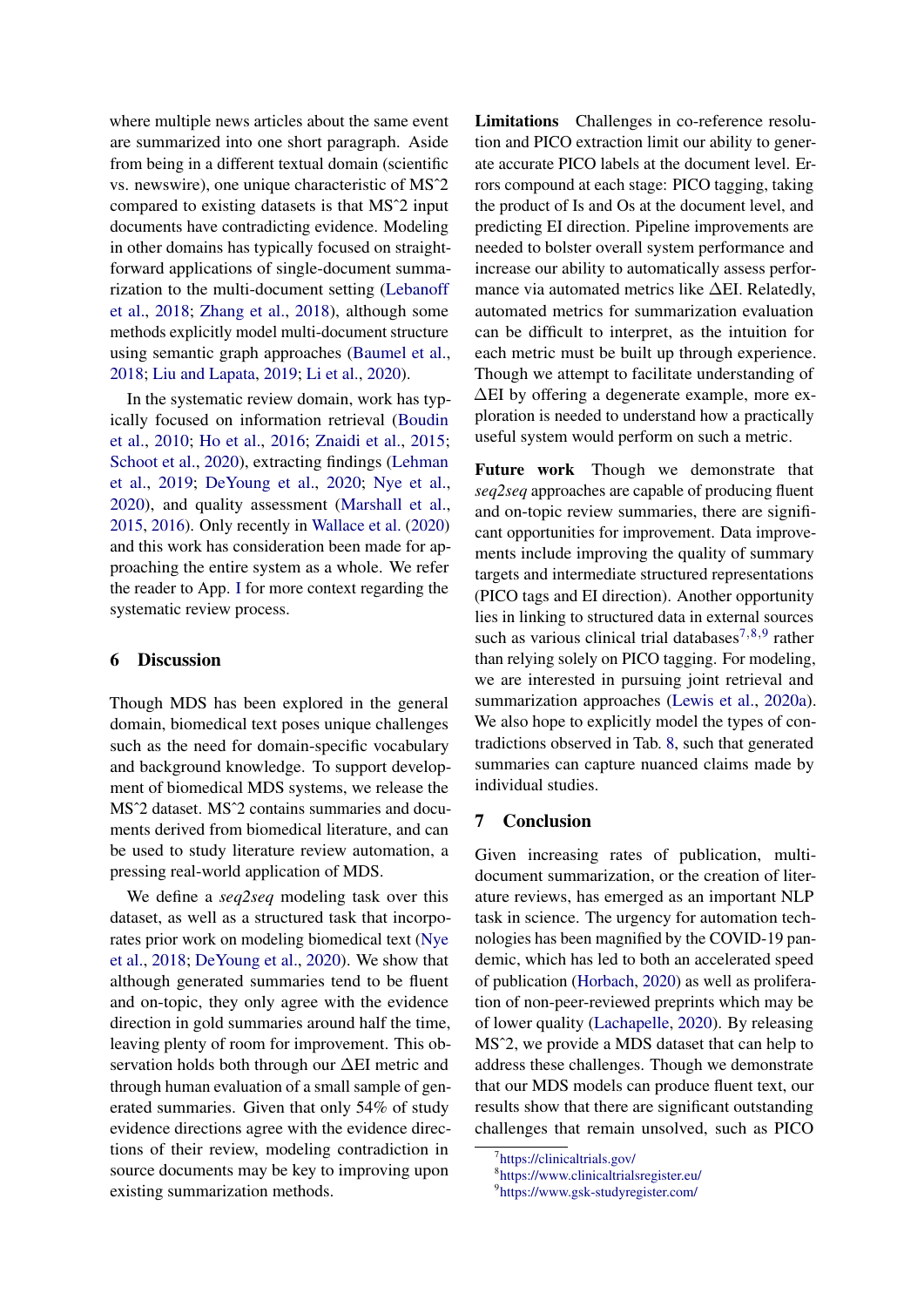tuple extraction, co-reference resolution, and evaluation of summary quality and faithfulness in the multi-document setting. We encourage others to use this dataset to better understand the challenges specific to MDS in the domain of biomedical text, and to push the boundaries on the real world task of systematic review automation.

## Acknowledgements

This project is supported in part by NSF Grant OIA-2033558. We thank Ani Nenkova, Byron Wallace, Dan Weld, the reviewers, and members of the Semantic Scholar team for their valuable feedback.

# Ethical Concerns and Broader Impact

We believe that automation in systematic reviews has great potential value to the medical and scientific community; our aim in releasing our dataset and models is to facilitate research in this area. Given unresolved issues in evaluating the factuality of summarization systems, as well as a lack of strong guarantees about what the summary outputs contain, we do not believe that such a system is ready to be deployed in practice. Deploying such a system now would be premature, as without these guarantees we would be likely to generate plausible-looking but factually incorrect summaries, an unacceptable outcome in such a high impact domain. We hope to foster development of useful systems with correctness guarantees and evaluations to support them.

## References

- <span id="page-8-9"></span>Asma Ben Abacha, Chaitanya Shivade, and Dina Demner-Fushman. 2019. Overview of the mediqa 2019 shared task on textual inference, question entailment and question answering. In *BioNLP@ACL*.
- <span id="page-8-4"></span>Waleed Ammar, Dirk Groeneveld, Chandra Bhagavatula, Iz Beltagy, Miles Crawford, Doug Downey, Jason Dunkelberger, Ahmed Elgohary, Sergey Feldman, Vu A. Ha, Rodney Michael Kinney, Sebastian Kohlmeier, Kyle Lo, Tyler C. Murray, Hsu-Han Ooi, Matthew E. Peters, Joanna L. Power, Sam Skjonsberg, Lucy Lu Wang, Christopher Wilhelm, Zheng Yuan, Madeleine van Zuylen, and Oren Etzioni. 2018. Construction of the literature graph in semantic scholar. In *NAACL*.
- <span id="page-8-2"></span>E. Andrès, H. Fothergill, and M. Mecili. 2010. Efficacy of oral cobalamin (vitamin b12) therapy. *Expert Opinion on Pharmacotherapy*, 11:249 – 256.
- <span id="page-8-13"></span>Edoardo Aromataris and Zachary Munn, editors. 2020. *[JBI Manual for Evidence Synthesis](https://doi.org/10.46658/jbimes-20-01)*. JBI.
- <span id="page-8-3"></span>Hilda Bastian, Paul Glasziou, and Iain Chalmers. 2010. [Seventy-five trials and eleven systematic reviews a](https://doi.org/10.1371/journal.pmed.1000326) [day: How will we ever keep up?](https://doi.org/10.1371/journal.pmed.1000326) *PLOS Medicine*,  $7(9):1-6.$
- <span id="page-8-11"></span>Tal Baumel, Matan Eyal, and Michael Elhadad. 2018. Query focused abstractive summarization: Incorporating query relevance, multi-document coverage, and summary length constraints into seq2seq models. *ArXiv*, abs/1801.07704.
- <span id="page-8-7"></span>E. Beller, J. K. Chen, U. Wang, and P. Glasziou. 2013. Are systematic reviews up-to-date at the time of publication? *Systematic Reviews*, 2:36 – 36.
- <span id="page-8-0"></span>E. Beller, J. Clark, G. Tsafnat, C. Adams, H. Diehl, H. Lund, M. Ouzzani, K. Thayer, J. Thomas, T. Turner, J. Xia, K. Robinson, and P. Glasziou. 2018. Making progress with the automation of systematic reviews: principles of the international collaboration for the automation of systematic reviews (icasr). *Systematic Reviews*, 7.
- <span id="page-8-5"></span>Iz Beltagy, Kyle Lo, and Arman Cohan. 2019. [Sci-](https://doi.org/10.18653/v1/D19-1371)[BERT: A pretrained language model for scientific](https://doi.org/10.18653/v1/D19-1371) [text.](https://doi.org/10.18653/v1/D19-1371) In *Proceedings of the 2019 Conference on Empirical Methods in Natural Language Processing and the 9th International Joint Conference on Natural Language Processing (EMNLP-IJCNLP)*, pages 3615–3620, Hong Kong, China. Association for Computational Linguistics.
- <span id="page-8-8"></span>Iz Beltagy, Matthew E. Peters, and Arman Cohan. 2020. Longformer: The long-document transformer. *ArXiv*, abs/2004.05150.
- <span id="page-8-1"></span>Alison Booth, Michael Clarke, Gordon Dooley, Davina Ghersi, David Moher, Mark Petticrew, and Lesley A Stewart. 2012. The nuts and bolts of PROSPERO: an international prospective register of systematic reviews. *Systematic Reviews*, 1:2 – 2.
- <span id="page-8-12"></span>Florian Boudin, Jian-Yun Nie, and Martin Dawes. 2010. [Clinical information retrieval using document and](https://www.aclweb.org/anthology/N10-1124) [PICO structure.](https://www.aclweb.org/anthology/N10-1124) In *Human Language Technologies: The 2010 Annual Conference of the North American Chapter of the Association for Computational Linguistics*, pages 822–830, Los Angeles, California. Association for Computational Linguistics.
- <span id="page-8-6"></span>Lars Buitinck, Gilles Louppe, Mathieu Blondel, Fabian Pedregosa, Andreas Mueller, Olivier Grisel, Vlad Niculae, Peter Prettenhofer, Alexandre Gramfort, Jaques Grobler, Robert Layton, Jake VanderPlas, Arnaud Joly, Brian Holt, and Gaël Varoquaux. 2013. API design for machine learning software: experiences from the scikit-learn project. In *ECML PKDD Workshop: Languages for Data Mining and Machine Learning*, pages 108–122.
- <span id="page-8-10"></span>Isabel Cachola, Kyle Lo, Arman Cohan, and Daniel Weld. 2020. [TLDR: Extreme summarization of sci](https://www.aclweb.org/anthology/2020.findings-emnlp.428)[entific documents.](https://www.aclweb.org/anthology/2020.findings-emnlp.428) In *Findings of the Association for Computational Linguistics: EMNLP 2020*, pages 4766–4777, Online. Association for Computational Linguistics.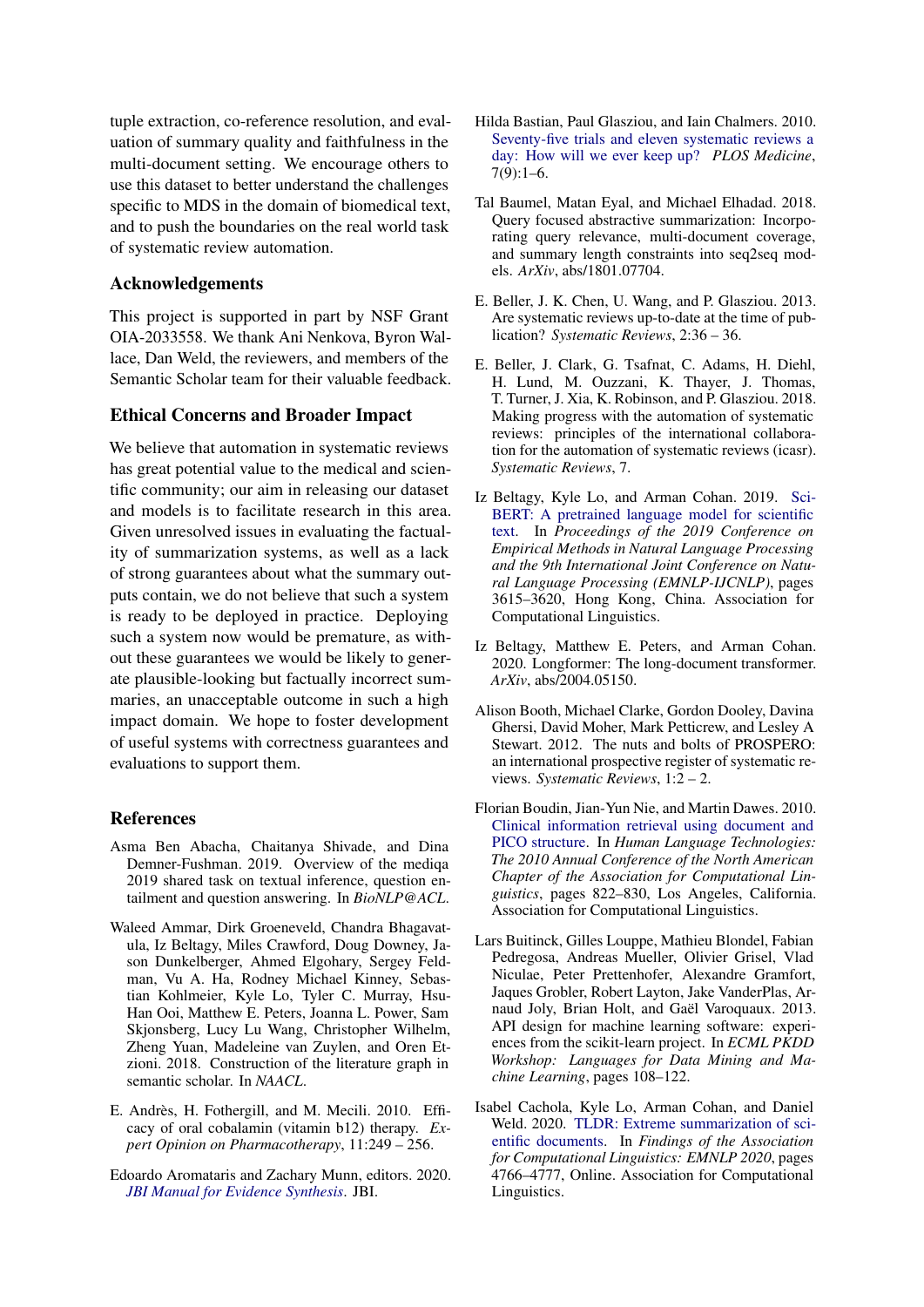- <span id="page-9-2"></span>Iain Chalmers, Larry V Hedges, and Harris Cooper. 2002. A brief history of research synthesis. *Evaluation & the Health Professions*, 25:12 – 37.
- <span id="page-9-12"></span>Muthu Kumar Chandrasekaran, Michihiro Yasunaga, Dragomir R. Radev, D. Freitag, and Min-Yen Kan. 2019. Overview and results: Cl-scisumm shared task 2019. In *BIRNDL@SIGIR*.
- <span id="page-9-5"></span>Arman Cohan, Iz Beltagy, Daniel King, Bhavana Dalvi, and Dan Weld. 2019. [Pretrained language models](https://doi.org/10.18653/v1/D19-1383) [for sequential sentence classification.](https://doi.org/10.18653/v1/D19-1383) In *Proceedings of the 2019 Conference on Empirical Methods in Natural Language Processing and the 9th International Joint Conference on Natural Language Processing (EMNLP-IJCNLP)*, pages 3693–3699, Hong Kong, China. Association for Computational Linguistics.
- <span id="page-9-8"></span>Arman Cohan, Sergey Feldman, Iz Beltagy, Doug Downey, and Daniel Weld. 2020. [SPECTER:](https://doi.org/10.18653/v1/2020.acl-main.207) [Document-level representation learning using](https://doi.org/10.18653/v1/2020.acl-main.207) [citation-informed transformers.](https://doi.org/10.18653/v1/2020.acl-main.207) In *Proceedings of the 58th Annual Meeting of the Association for Computational Linguistics*, pages 2270–2282, Online. Association for Computational Linguistics.
- <span id="page-9-16"></span>A. Cohen, N. Smalheiser, M. McDonagh, C. Yu, C. Adams, J. M. Davis, and Philip S. Yu. 2015. Automated confidence ranked classification of randomized controlled trial articles: an aid to evidencebased medicine. *Journal of the American Medical Informatics Association : JAMIA*, 22:707 – 717.
- <span id="page-9-6"></span>J. Cohen. 1960. A coefficient of agreement for nominal scales. *Educational and Psychological Measurement*, 20:37 – 46.
- <span id="page-9-3"></span>J. Concato, N. Shah, and R. Horwitz. 2000. Randomized, controlled trials, observational studies, and the hierarchy of research designs. *The New England journal of medicine*, 342(25):1887–92.
- <span id="page-9-4"></span>J. Devlin, Ming-Wei Chang, Kenton Lee, and Kristina Toutanova. 2019. Bert: Pre-training of deep bidirectional transformers for language understanding. In *NAACL-HLT*.
- <span id="page-9-1"></span>Jay DeYoung, Eric Lehman, Benjamin Nye, Iain Marshall, and Byron C. Wallace. 2020. [Evidence infer](https://doi.org/10.18653/v1/2020.bionlp-1.13)[ence 2.0: More data, better models.](https://doi.org/10.18653/v1/2020.bionlp-1.13) In *Proceedings of the 19th SIGBioMed Workshop on Biomedical Language Processing*, pages 123–132, Online. Association for Computational Linguistics.
- <span id="page-9-0"></span>Alexander Fabbri, Irene Li, Tianwei She, Suyi Li, and Dragomir Radev. 2019. [Multi-news: A large-scale](https://doi.org/10.18653/v1/P19-1102) [multi-document summarization dataset and abstrac](https://doi.org/10.18653/v1/P19-1102)[tive hierarchical model.](https://doi.org/10.18653/v1/P19-1102) In *Proceedings of the 57th Annual Meeting of the Association for Computational Linguistics*, pages 1074–1084, Florence, Italy. Association for Computational Linguistics.
- <span id="page-9-17"></span>WA Falcon. 2019. Pytorch lightning. *GitHub. Note: https://github.com/PyTorchLightning/pytorchlightning*, 3.
- <span id="page-9-9"></span>Tobias Falke, Leonardo F. R. Ribeiro, Prasetya Ajie Utama, Ido Dagan, and Iryna Gurevych. 2019. [Ranking generated summaries by correctness: An in](https://doi.org/10.18653/v1/P19-1213)[teresting but challenging application for natural lan](https://doi.org/10.18653/v1/P19-1213)[guage inference.](https://doi.org/10.18653/v1/P19-1213) In *Proceedings of the 57th Annual Meeting of the Association for Computational Linguistics*, pages 2214–2220, Florence, Italy. Association for Computational Linguistics.
- <span id="page-9-13"></span>Demian Gholipour Ghalandari, Chris Hokamp, Nghia The Pham, John Glover, and Georgiana Ifrim. 2020. [A large-scale multi-document summarization](https://doi.org/10.18653/v1/2020.acl-main.120) [dataset from the Wikipedia current events portal.](https://doi.org/10.18653/v1/2020.acl-main.120) In *Proceedings of the 58th Annual Meeting of the Association for Computational Linguistics*, pages 1302–1308, Online. Association for Computational Linguistics.
- <span id="page-9-18"></span>Charles R. Harris, K. Jarrod Millman, Stéfan J van der Walt, Ralf Gommers, Pauli Virtanen, David Cournapeau, Eric Wieser, Julian Taylor, Sebastian Berg, Nathaniel J. Smith, Robert Kern, Matti Picus, Stephan Hoyer, Marten H. van Kerkwijk, Matthew Brett, Allan Haldane, Jaime Fernández del Río, Mark Wiebe, Pearu Peterson, Pierre Gérard-Marchant, Kevin Sheppard, Tyler Reddy, Warren Weckesser, Hameer Abbasi, Christoph Gohlke, and Travis E. Oliphant. 2020. [Array programming with](https://doi.org/10.1038/s41586-020-2649-2) [NumPy.](https://doi.org/10.1038/s41586-020-2649-2) *Nature*, 585:357–362.
- <span id="page-9-19"></span>Julian P.T. Higgins, James Thomas, Jacqueline Chandler, Miranda Cumpston, Tianjing Li, Matthew J. Page, and Vivian A. Welch, editors. 2019. *[Cochrane](https://doi.org/10.1002/9781119536604) [Handbook for Systematic Reviews of Interventions](https://doi.org/10.1002/9781119536604)*. Wiley.
- <span id="page-9-14"></span>G. J. Ho, S. M. Liew, C. Ng, Ranita Hisham Shunmugam, and P. Glasziou. 2016. Development of a search strategy for an evidence based retrieval service. *PLoS ONE*, 11.
- <span id="page-9-15"></span>S. Horbach. 2020. Pandemic publishing: Medical journals strongly speed up their publication process for covid-19. *Quantitative Science Studies*, 1:1056– 1067.
- <span id="page-9-20"></span>Brian Howard, Jason Phillips, Arpit Tandon, Adyasha Maharana, Rebecca Elmore, Deepak Mav, Alex Sedykh, Kristina Thayer, Alex Merrick, Vickie Walker, Andrew Rooney, and Ruchir Shah. 2020. [Swift-active screener: Accelerated document screen](https://doi.org/10.1016/j.envint.2020.105623)[ing through active learning and integrated recall esti](https://doi.org/10.1016/j.envint.2020.105623)[mation.](https://doi.org/10.1016/j.envint.2020.105623) *Environment International*, 138:105623.
- <span id="page-9-10"></span>Kexin Huang, Jaan Altosaar, and R. Ranganath. 2019. Clinicalbert: Modeling clinical notes and predicting hospital readmission. *ArXiv*, abs/1904.05342.
- <span id="page-9-7"></span>X. Huang, J. Lin, and Dina Demner-Fushman. 2006. Evaluation of pico as a knowledge representation for clinical questions. *AMIA ... Annual Symposium proceedings. AMIA Symposium*, pages 359–63.
- <span id="page-9-11"></span>Sarthak Jain, Madeleine van Zuylen, Hannaneh Hajishirzi, and Iz Beltagy. 2020. Scirex: A challenge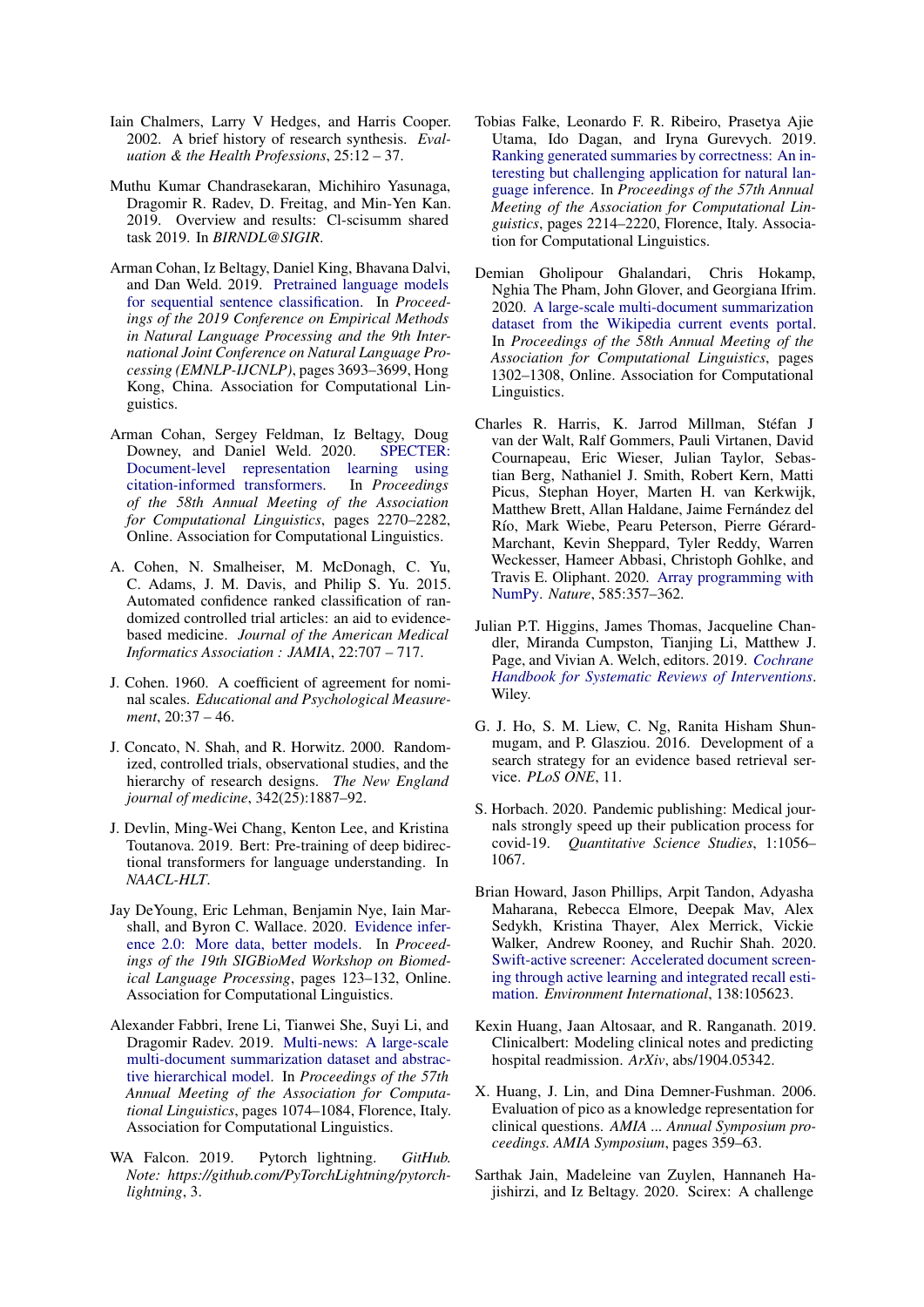dataset for document-level information extraction. In *ACL*.

- <span id="page-10-21"></span>Di Jin and Peter Szolovits. 2018. [PICO element detec](https://doi.org/10.18653/v1/W18-2308)[tion in medical text via long short-term memory neu](https://doi.org/10.18653/v1/W18-2308)[ral networks.](https://doi.org/10.18653/v1/W18-2308) In *Proceedings of the BioNLP 2018 workshop*, pages 67–75, Melbourne, Australia. Association for Computational Linguistics.
- <span id="page-10-1"></span>K. Khan, R. Kunz, J. Kleijnen, and G. Antes. 2003. Five steps to conducting a systematic review. *Journal of the Royal Society of Medicine*, 96 3:118–21.
- <span id="page-10-12"></span>Tushar Khot, A. Sabharwal, and Peter Clark. 2018. Scitail: A textual entailment dataset from science question answering. In *AAAI*.
- <span id="page-10-20"></span>Diederik P. Kingma and Jimmy Ba. 2015. Adam: A method for stochastic optimization. *CoRR*, abs/1412.6980.
- <span id="page-10-11"></span>J. Kringelum, Sonny Kim Kjærulff, S. Brunak, O. Lund, T. Oprea, and O. Taboureau. 2016. Chemprot-3.0: a global chemical biology diseases mapping. *Database: The Journal of Biological Databases and Curation*, 2016.
- <span id="page-10-19"></span>F. Lachapelle. 2020. Covid-19 preprints and their publishing rate: An improved method. *medRxiv*.
- <span id="page-10-13"></span>Logan Lebanoff, Kaiqiang Song, and Fei Liu. 2018. [Adapting the neural encoder-decoder framework](https://doi.org/10.18653/v1/D18-1446) [from single to multi-document summarization.](https://doi.org/10.18653/v1/D18-1446) In *Proceedings of the 2018 Conference on Empirical Methods in Natural Language Processing*, pages 4131–4141, Brussels, Belgium. Association for Computational Linguistics.
- <span id="page-10-8"></span>Jinhyuk Lee, Wonjin Yoon, Sungdong Kim, D. Kim, Sunkyu Kim, Chan Ho So, and Jaewoo Kang. 2020. Biobert: a pre-trained biomedical language representation model for biomedical text mining. *Bioinformatics*.
- <span id="page-10-16"></span>Eric Lehman, Jay DeYoung, Regina Barzilay, and Byron C. Wallace. 2019. [Inferring which medical treat](https://doi.org/10.18653/v1/N19-1371)[ments work from reports of clinical trials.](https://doi.org/10.18653/v1/N19-1371) In *Proceedings of the 2019 Conference of the North American Chapter of the Association for Computational Linguistics: Human Language Technologies, Volume 1 (Long and Short Papers)*, pages 3705–3717, Minneapolis, Minnesota. Association for Computational Linguistics.
- <span id="page-10-18"></span>M. Lewis, Marjan Ghazvininejad, Gargi Ghosh, Armen Aghajanyan, Sida Wang, and Luke Zettlemoyer. 2020a. Pre-training via paraphrasing. *ArXiv*, abs/2006.15020.
- <span id="page-10-4"></span>M. Lewis, Yinhan Liu, Naman Goyal, Marjan Ghazvininejad, A. Mohamed, Omer Levy, Ves Stoyanov, and Luke Zettlemoyer. 2020b. Bart: Denoising sequence-to-sequence pre-training for natural language generation, translation, and comprehension. *ArXiv*, abs/1910.13461.
- <span id="page-10-9"></span>J. Li, Yueping Sun, Robin J. Johnson, Daniela Sciaky, Chih-Hsuan Wei, Robert Leaman, A. P. Davis, C. Mattingly, Thomas C. Wiegers, and Zhiyong Lu. 2016. Biocreative v cdr task corpus: a resource for chemical disease relation extraction. *Database: The Journal of Biological Databases and Curation*, 2016.
- <span id="page-10-15"></span>Wei Li, Xinyan Xiao, Jiachen Liu, Hua Wu, Haifeng Wang, and Junping Du. 2020. [Leveraging graph](https://doi.org/10.18653/v1/2020.acl-main.555) [to improve abstractive multi-document summariza](https://doi.org/10.18653/v1/2020.acl-main.555)[tion.](https://doi.org/10.18653/v1/2020.acl-main.555) In *Proceedings of the 58th Annual Meeting of the Association for Computational Linguistics*, pages 6232–6243, Online. Association for Computational Linguistics.
- <span id="page-10-5"></span>Chin-Yew Lin. 2004. Rouge: A package for automatic evaluation of summaries. In *ACL 2004*.
- <span id="page-10-6"></span>J. Lin. 1991. Divergence measures based on the shannon entropy. *IEEE Trans. Inf. Theory*, 37:145–151.
- <span id="page-10-0"></span>Peter J. Liu, Mohammad Saleh, Etienne Pot, Ben Goodrich, Ryan Sepassi, Lukasz Kaiser, and Noam Shazeer. 2018. [Generating wikipedia by summariz](https://openreview.net/forum?id=Hyg0vbWC-)[ing long sequences.](https://openreview.net/forum?id=Hyg0vbWC-) In *International Conference on Learning Representations*.
- <span id="page-10-14"></span>Yang Liu and Mirella Lapata. 2019. [Hierarchical trans](https://doi.org/10.18653/v1/P19-1500)[formers for multi-document summarization.](https://doi.org/10.18653/v1/P19-1500) In *Proceedings of the 57th Annual Meeting of the Association for Computational Linguistics*, pages 5070– 5081, Florence, Italy. Association for Computational Linguistics.
- <span id="page-10-7"></span>Kyle Lo, Lucy Lu Wang, Mark Neumann, Rodney Kinney, and Daniel Weld. 2020. [S2ORC: The semantic](https://doi.org/10.18653/v1/2020.acl-main.447) [scholar open research corpus.](https://doi.org/10.18653/v1/2020.acl-main.447) In *Proceedings of the 58th Annual Meeting of the Association for Computational Linguistics*, pages 4969–4983, Online. Association for Computational Linguistics.
- <span id="page-10-10"></span>Yi Luan, Luheng He, Mari Ostendorf, and Hannaneh Hajishirzi. 2018. [Multi-task identification of enti](https://doi.org/10.18653/v1/D18-1360)[ties, relations, and coreference for scientific knowl](https://doi.org/10.18653/v1/D18-1360)[edge graph construction.](https://doi.org/10.18653/v1/D18-1360) In *Proceedings of the 2018 Conference on Empirical Methods in Natural Language Processing*, pages 3219–3232, Brussels, Belgium. Association for Computational Linguistics.
- <span id="page-10-17"></span>I. Marshall, Joël Kuiper, and Byron C. Wallace. 2015. Automating risk of bias assessment for clinical trials. *IEEE journal of biomedical and health informatics*, 19 4:1406–12.
- <span id="page-10-2"></span>I. Marshall, Joël Kuiper, and Byron C. Wallace. 2016. Robotreviewer: evaluation of a system for automatically assessing bias in clinical trials. *Journal of the American Medical Informatics Association : JAMIA*, 23:193 – 201.
- <span id="page-10-3"></span>I. Marshall and Byron C. Wallace. 2019. Toward systematic review automation: a practical guide to using machine learning tools in research synthesis. *Systematic Reviews*, 8.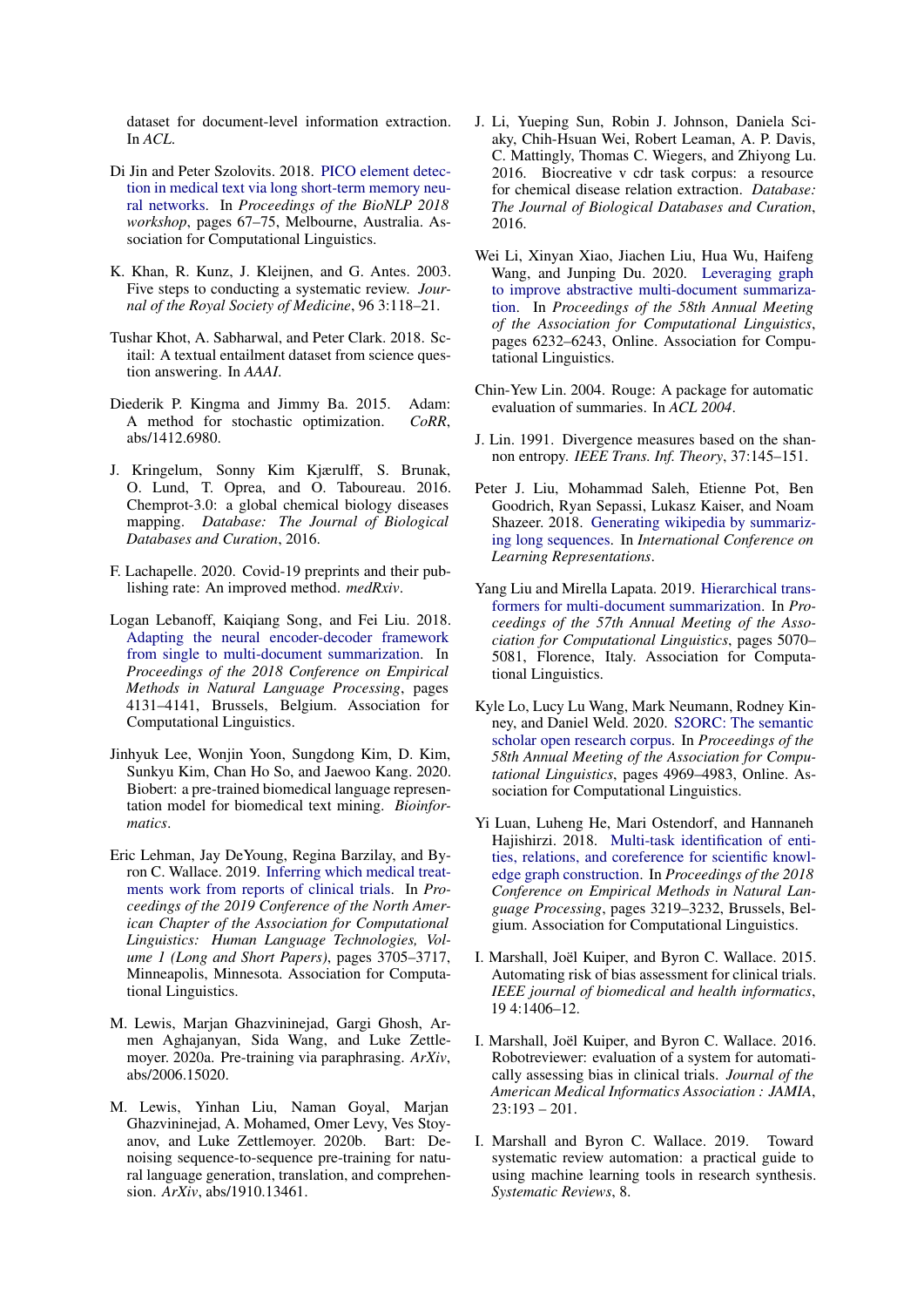- <span id="page-11-6"></span>M. Meldrum. 2000. A brief history of the randomized controlled trial. from oranges and lemons to the gold standard. *Hematology/oncology clinics of North America*, 14(4):745–60, vii.
- <span id="page-11-1"></span>M. Michelson and K. Reuter. 2019. The significant cost of systematic reviews and meta-analyses: A call for greater involvement of machine learning to assess the promise of clinical trials. *Contemporary Clinical Trials Communications*, 16.
- <span id="page-11-7"></span>Ramesh Nallapati, Bowen Zhou, Cicero dos Santos, Çağlar Gul‡lçehre, and Bing Xiang. 2016a. [Abstrac](https://doi.org/10.18653/v1/K16-1028)[tive text summarization using sequence-to-sequence](https://doi.org/10.18653/v1/K16-1028) [RNNs and beyond.](https://doi.org/10.18653/v1/K16-1028) In *Proceedings of The 20th SIGNLL Conference on Computational Natural Language Learning*, pages 280–290, Berlin, Germany. Association for Computational Linguistics.
- <span id="page-11-8"></span>Ramesh Nallapati, Bowen Zhou, C. D. Santos, Çaglar Gülçehre, and B. Xiang. 2016b. Abstractive text summarization using sequence-to-sequence rnns and beyond. In *CoNLL*.
- <span id="page-11-18"></span>Christopher Norman. 2020. *Systematic review automation methods*. Ph.D. thesis, Université Paris-Saclay; Universiteit van Amsterdam.
- <span id="page-11-3"></span>Benjamin Nye, Junyi Jessy Li, Roma Patel, Yinfei Yang, Iain Marshall, Ani Nenkova, and Byron Wallace. 2018. [A corpus with multi-level annotations](https://doi.org/10.18653/v1/P18-1019) [of patients, interventions and outcomes to support](https://doi.org/10.18653/v1/P18-1019) [language processing for medical literature.](https://doi.org/10.18653/v1/P18-1019) In *Proceedings of the 56th Annual Meeting of the Association for Computational Linguistics (Volume 1: Long Papers)*, pages 197–207, Melbourne, Australia. Association for Computational Linguistics.
- <span id="page-11-5"></span>Benjamin E. Nye, Jay DeYoung, Eric Lehman, Ani Nenkova, Iain J. Marshall, and Byron C. Wallace. 2020. [Understanding clinical trial reports: Extract](http://arxiv.org/abs/2010.03550)[ing medical entities and their relations.](http://arxiv.org/abs/2010.03550)
- <span id="page-11-0"></span>Karolina Owczarzak and Hoa Trang Dang. 2011. Overview of the tac 2011 summarization track: Guided task and aesop task.
- <span id="page-11-15"></span>Adam Paszke, Sam Gross, Francisco Massa, Adam Lerer, James Bradbury, Gregory Chanan, Trevor Killeen, Zeming Lin, Natalia Gimelshein, Luca Antiga, Alban Desmaison, Andreas Kopf, Edward Yang, Zachary DeVito, Martin Raison, Alykhan Tejani, Sasank Chilamkurthy, Benoit Steiner, Lu Fang, Junjie Bai, and Soumith Chintala. 2019. [Py](http://papers.neurips.cc/paper/9015-pytorch-an-imperative-style-high-performance-deep-learning-library.pdf)[torch: An imperative style, high-performance deep](http://papers.neurips.cc/paper/9015-pytorch-an-imperative-style-high-performance-deep-learning-library.pdf) [learning library.](http://papers.neurips.cc/paper/9015-pytorch-an-imperative-style-high-performance-deep-learning-library.pdf) In H. Wallach, H. Larochelle, A. Beygelzimer, F. d'Alché-Buc, E. Fox, and R. Garnett, editors, *Advances in Neural Information Processing Systems 32*, pages 8024–8035. Curran Associates, Inc.
- <span id="page-11-11"></span>F. Petrelli and S. Barni. 2013. Non-cancer-related mortality after cisplatin-based adjuvant chemotherapy for non-small cell lung cancer: a study-level metaanalysis of 16 randomized trials. *Medical Oncology*, 30:1–10.
- <span id="page-11-10"></span>Colin Raffel, Noam Shazeer, Adam Roberts, Katherine Lee, Sharan Narang, Michael Matena, Yanqi Zhou, W. Li, and Peter J. Liu. 2020. Exploring the limits of transfer learning with a unified text-to-text transformer. *J. Mach. Learn. Res.*, 21:140:1–140:67.
- <span id="page-11-12"></span>Alexey Romanov and Chaitanya Shivade. 2018. Lessons from natural language inference in the clinical domain. In *EMNLP*.
- <span id="page-11-13"></span>R. V. D. Schoot, J. D. Bruin, R. Schram, Parisa Zahedi, J. D. Boer, F. Weijdema, B. Kramer, Martijn Huijts, M. Hoogerwerf, Gerbrich Ferdinands, Albert Harkema, Joukje Willemsen, Yongchao Ma, Qixiang Fang, L. Tummers, and D. Oberski. 2020. Asreview: Open source software for efficient and transparent active learning for systematic reviews. *ArXiv*, abs/2006.12166.
- <span id="page-11-20"></span>Darsh J Shah, Lili Yu, Tao Lei, and Regina Barzilay. 2021. [Nutribullets hybrid: Multi-document health](http://arxiv.org/abs/2104.03465) [summarization.](http://arxiv.org/abs/2104.03465)
- <span id="page-11-14"></span>Weixiang Shao, C. Adams, A. Cohen, J. Davis, M. Mc-Donagh, S. Thakurta, Philip S. Yu, and N. Smalheiser. 2015. Aggregator: a machine learning approach to identifying medline articles that derive from the same underlying clinical trial. *Methods*, 74:65–70.
- <span id="page-11-9"></span>K. Shojania, M. Sampson, M. Ansari, J. Ji, S. Doucette, and D. Moher. 2007. How quickly do systematic reviews go out of date? a survival analysis. *Annals of Internal Medicine*, 147:224–233.
- <span id="page-11-16"></span>Nitish Srivastava, Geoffrey E. Hinton, A. Krizhevsky, Ilya Sutskever, and R. Salakhutdinov. 2014. Dropout: a simple way to prevent neural networks from overfitting. *J. Mach. Learn. Res.*, 15:1929–1958.
- <span id="page-11-4"></span>Mark G Starr, Iain Chalmers, Mike Clarke, and Andrew David Oxman. 2009. The origins, evolution, and future of the cochrane database of systematic reviews. *International journal of technology assessment in health care*, 25 Suppl 1:182–95.
- <span id="page-11-2"></span>G. Tsafnat, P. Glasziou, Miew Keen Choong, A. Dunn, Filippo Galgani, and E. Coiera. 2014. Systematic review automation technologies. *Systematic Reviews*,  $3:74 - 74.$
- <span id="page-11-19"></span>Özlem Uzuner, Brett R South, Shuying Shen, and Scott L DuVall. 2011. [2010 i2b2/VA challenge on](https://doi.org/10.1136/amiajnl-2011-000203) [concepts, assertions, and relations in clinical text.](https://doi.org/10.1136/amiajnl-2011-000203) *Journal of the American Medical Informatics Association*, 18(5):552–556.
- <span id="page-11-17"></span>Pauli Virtanen, Ralf Gommers, Travis E. Oliphant, Matt Haberland, Tyler Reddy, David Cournapeau, Evgeni Burovski, Pearu Peterson, Warren Weckesser, Jonathan Bright, Stéfan J. van der Walt, Matthew Brett, Joshua Wilson, K. Jarrod Millman, Nikolay Mayorov, Andrew R. J. Nelson, Eric Jones, Robert Kern, Eric Larson, C J Carey, İlhan Polat, Yu Feng, Eric W. Moore, Jake VanderPlas,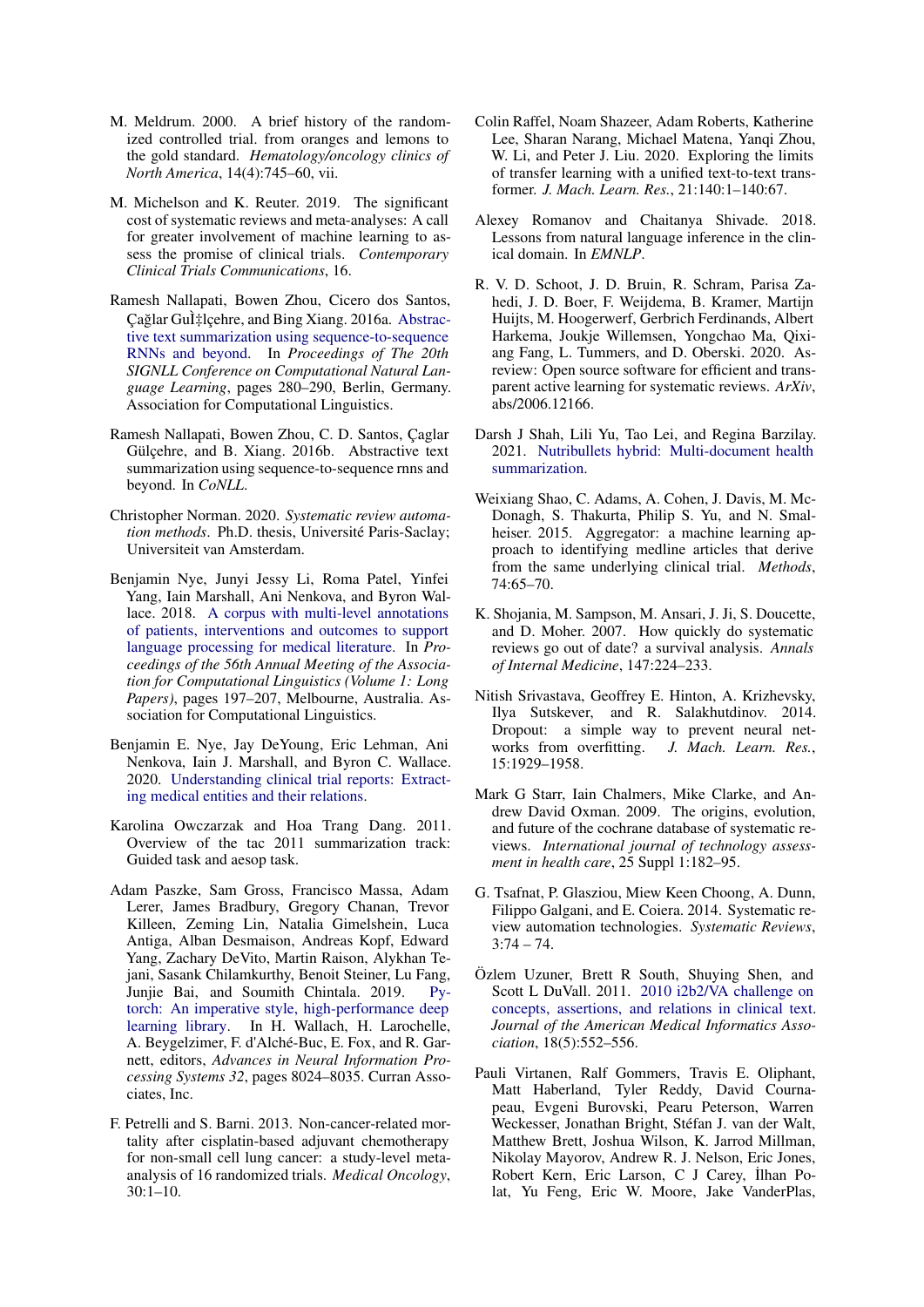Denis Laxalde, Josef Perktold, Robert Cimrman, Ian Henriksen, E. A. Quintero, Charles R. Harris, Anne M. Archibald, Antônio H. Ribeiro, Fabian Pedregosa, Paul van Mulbregt, and SciPy 1.0 Contributors. 2020. [SciPy 1.0: Fundamental Algorithms for](https://doi.org/10.1038/s41592-019-0686-2) [Scientific Computing in Python.](https://doi.org/10.1038/s41592-019-0686-2) *Nature Methods*, 17:261–272.

- <span id="page-12-6"></span>David Wadden, Kyle Lo, Lucy Lu Wang, Shanchuan Lin, Madeleine van Zuylen, Arman Cohan, and Hannaneh Hajishirzi. 2020. Fact or fiction: Verifying scientific claims. In *EMNLP*.
- <span id="page-12-1"></span>Byron C. Wallace, Sayantan Saha, Frank Soboczenski, and I. Marshall. 2020. Generating (factual?) narrative summaries of rcts: Experiments with neural multi-document summarization. *ArXiv*, abs/2008.11293.
- <span id="page-12-4"></span>Alex Wang, Kyunghyun Cho, and Mike Lewis. 2020a. [Asking and answering questions to evaluate the fac](https://doi.org/10.18653/v1/2020.acl-main.450)[tual consistency of summaries.](https://doi.org/10.18653/v1/2020.acl-main.450) In *Proceedings of the 58th Annual Meeting of the Association for Computational Linguistics*, pages 5008–5020, Online. Association for Computational Linguistics.
- <span id="page-12-5"></span>Lucy Lu Wang, Kyle Lo, Yoganand Chandrasekhar, Russell Reas, Jiangjiang Yang, Doug Burdick, Darrin Eide, Kathryn Funk, Yannis Katsis, Rodney Michael Kinney, Yunyao Li, Ziyang Liu, William Merrill, Paul Mooney, Dewey A. Murdick, Devvret Rishi, Jerry Sheehan, Zhihong Shen, Brandon Stilson, Alex D. Wade, Kuansan Wang, Nancy Xin Ru Wang, Christopher Wilhelm, Boya Xie, Douglas M. Raymond, Daniel S. Weld, Oren Etzioni, and Sebastian Kohlmeier. 2020b. [CORD-19: The](https://www.aclweb.org/anthology/2020.nlpcovid19-acl.1) [COVID-19 open research dataset.](https://www.aclweb.org/anthology/2020.nlpcovid19-acl.1) In *Proceedings of the 1st Workshop on NLP for COVID-19 at ACL 2020*, Online. Association for Computational Linguistics.
- <span id="page-12-9"></span>Chih-Hsuan Wei, Yifan Peng, Robert Leaman, Allan Peter Davis, Carolyn J Mattingly, Jiao Li, Thomas C Wiegers, and Zhiyong Lu. 2015. Overview of the biocreative v chemical disease relation (cdr) task. In *Proceedings of the fifth BioCreative challenge evaluation workshop*, volume 14.
- <span id="page-12-2"></span>Thomas Wolf, Lysandre Debut, Victor Sanh, Julien Chaumond, Clement Delangue, Anthony Moi, Pierric Cistac, Tim Rault, Rémi Louf, Morgan Funtowicz, Joe Davison, Sam Shleifer, Patrick von Platen, Clara Ma, Yacine Jernite, Julien Plu, Canwen Xu, Teven Le Scao, Sylvain Gugger, Mariama Drame, Quentin Lhoest, and Alexander M. Rush. 2020. [Transformers: State-of-the-art natural language pro](https://www.aclweb.org/anthology/2020.emnlp-demos.6)[cessing.](https://www.aclweb.org/anthology/2020.emnlp-demos.6) In *Proceedings of the 2020 Conference on Empirical Methods in Natural Language Processing: System Demonstrations*, pages 38–45, Online. Association for Computational Linguistics.
- <span id="page-12-0"></span>L. Zakowski, C. Seibert, and S. Vaneyck. 2004. Evidence-based medicine: answering questions of diagnosis. *Clinical medicine & research*, 2(1):63–9.
- <span id="page-12-7"></span>J. Zhang, Jiwei Tan, and Xiaojun Wan. 2018. Towards a neural network approach to abstractive multidocument summarization. *ArXiv*, abs/1804.09010.
- <span id="page-12-3"></span>Tianyi Zhang\*, Varsha Kishore\*, Felix Wu\*, Kilian Q. Weinberger, and Yoav Artzi. 2020. [Bertscore: Eval](https://openreview.net/forum?id=SkeHuCVFDr)[uating text generation with bert.](https://openreview.net/forum?id=SkeHuCVFDr) In *International Conference on Learning Representations*.
- <span id="page-12-8"></span>Eya Znaidi, L. Tamine, and C. Latiri. 2015. Answering pico clinical questions: A semantic graph-based approach. In *AIME*.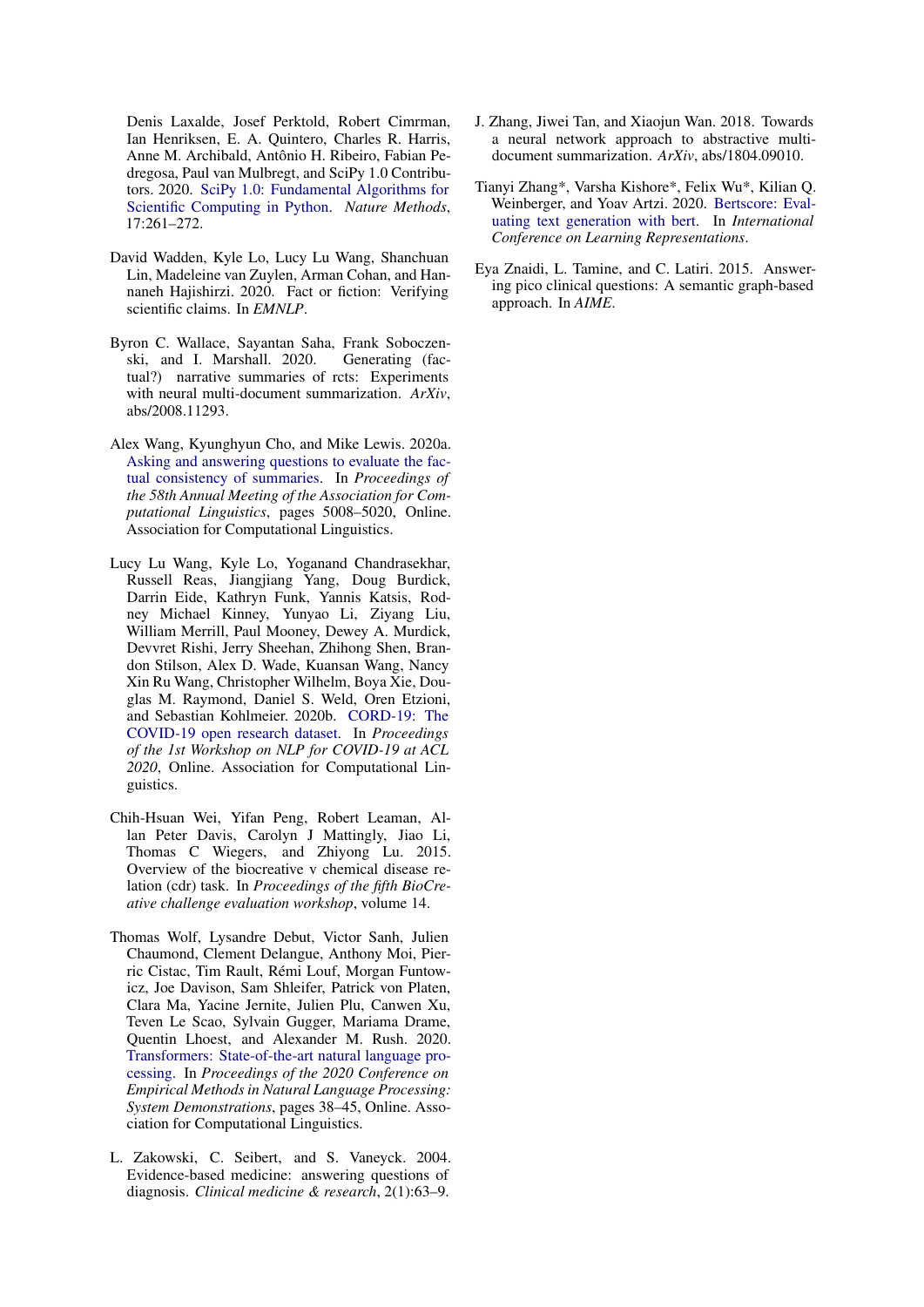<span id="page-13-7"></span>

Figure 4: Five fold cross-validation results from training a binary SciBERT classifier on the annotations. Precisions increase following a logistic curve over threshold choices; recalls decrease.

<span id="page-13-1"></span>

| Sentence class           | Р     | R     | F     |
|--------------------------|-------|-------|-------|
| <b>BACKGROUND</b>        | 0.972 | 0.952 | 0.958 |
| <b>RECOMMENDATION</b>    | 0.418 | 0.296 | 0.338 |
| <b>EVIDENCE OUALITY</b>  | 0.580 | 0.528 | 0.550 |
| <b>EFFECT</b>            | 0.752 | 0.800 | 0.774 |
| <b>METHODS</b>           | 0.938 | 0.944 | 0.940 |
| GOAL                     | 0.916 | 0.936 | 0.924 |
| <b>DETAILED FINDINGS</b> | 0.856 | 0.860 | 0.858 |
| ETC.                     | 0.406 | 0.322 | 0.338 |
| <b>FURTHER STUDY</b>     | 0.756 | 0.864 | 0.804 |

Table 9: Precision, Recall, and F1-scores for all annotation classes, averaged over five folds of cross validation.

## <span id="page-13-0"></span>A MeSH Filtering

For each candidate review, we extract its cited papers and identify the study type of each cited paper using MeSH publication type,  $10$  keeping only studies that are clinical trials, cohort studies, and/or observational studies (see Appendix [A.1](#page-13-3) for full list of MeSH terms). We exclude case reports, which usually report findings on one or a small number of individuals. We observe that publication type MeSH terms tend to be under-tagged.<sup>[11](#page-13-4)</sup> Therefore, we also use ArrowSmith trial labels [\(Cohen et al.,](#page-9-16) [2015;](#page-9-16) [Shao et al.,](#page-11-14) [2015\)](#page-11-14) and a keyword heuristic (the span "randomized" occurring in the title or abstract) to identify additional RCT-like studies.<sup>[12](#page-13-5)</sup> Candidate reviews are culled to retain only those that cite at least one suitable study and no case

studies, leaving us with 30K reviews.

## <span id="page-13-3"></span>A.1 Suitability MeSH Terms

We use the following publication type MeSH terms to decide whether a review's input document is a study of interest:

- 1. 'Clinical Study'
- 2. 'Clinical Trial'
- 3. 'Controlled Clinical Trial'
- 4. 'Randomized Controlled Trial'
- 5. 'Pragmatic Clinical Trial'
- 6. 'Clinical Trial, Phase I'
- 7. 'Clinical Trial, Phase II'
- 8. 'Clinical Trial, Phase III'
- 9. 'Clinical Trial, Phase IV'
- 10. 'Equivalence Trial'
- 11. 'Comparative Study'
- 12. 'Observational Study'
- 13. 'Adaptive Clinical Trial'

And we exclude any reviews citing studies with the following publication type MeSH terms:

- 1. 'Randomized Controlled Trial, Veterinary'
- 2. 'Clinical Trial, Veterinary'
- 3. 'Observational Study, Veterinary'
- 4. 'Case Report'

#### <span id="page-13-6"></span>B Suitability Annotation

The annotation guidelines for review suitability are given below. Each annotator was tasked with an initial round of annotation, followed by a round of review, then further annotation.

## B.1 Suitability Guidelines

A systematic review is a document resulting from an in-depth search and analysis of all the literature relevant to a particular topic. We are interested in systematic reviews of medical literature, specifically those that assess varying treatments and the outcomes associated with them.

There are many different types of reviews, and many types of documents that look like reviews. We need to identify only the "correct" types of reviews. Sometimes this can be done from the title alone, sometimes one has to read the review itself.

The reviews we are interested in:

• Must study a human population (no animal, veterinary, or environmental studies)

<span id="page-13-4"></span><span id="page-13-2"></span><sup>10</sup><https://www.nlm.nih.gov/mesh/pubtypes.html>

<sup>&</sup>lt;sup>11</sup>From a cursory inspection of a random sample of studies, this problem seems to be widespread.

<span id="page-13-5"></span> $12$ RCTs provide the highest quality of evidence so we strive to include as many as possible as inputs in our dataset.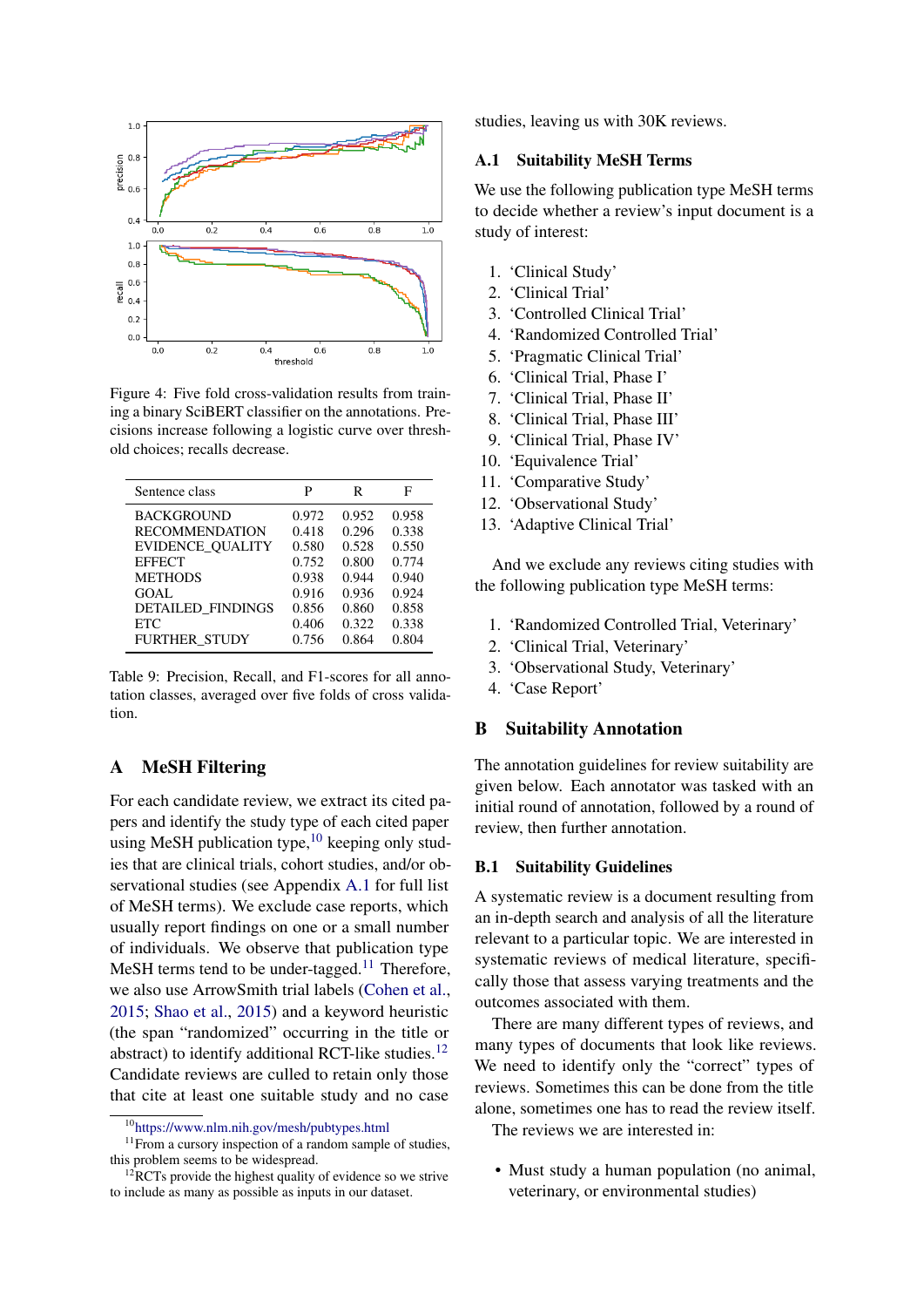<span id="page-14-2"></span>

|                          | <b>BACK-</b><br><b>GROUND</b> | <b>GOAL</b> | <b>METHODS</b> | <b>DETAILED</b> -<br><b>FINDINGS</b> | <b>FURTHER -</b><br><b>STUDY</b> | RECOMMEND-<br><b>ATION</b> | <b>EVIDENCE - EFFECT</b><br><b>OUALITY</b> |       | <b>ETC</b> |
|--------------------------|-------------------------------|-------------|----------------|--------------------------------------|----------------------------------|----------------------------|--------------------------------------------|-------|------------|
| <b>BACKGROUND</b>        | 0.952                         | 0.017       | 0.008          | 0.003                                | 0.0                              | 0.003                      | 0.003                                      | 0.008 | 0.006      |
| GOAL                     | 0.009                         | 0.935       | 0.056          | 0.0                                  | 0.0                              | 0.0                        | 0.0                                        | 0.0   | 0.0        |
| <b>METHODS</b>           | 0.003                         | 0.011       | 0.944          | 0.034                                | 0.0                              | 0.0                        | 0.0                                        | 0.006 | 0.001      |
| <b>DETAILED FINDINGS</b> | 0.001                         | $0.0\,$     | 0.027          | 0.862                                | 0.0                              | 0.001                      | 0.027                                      | 0.079 | 0.002      |
| <b>FURTHER STUDY</b>     | 0.0                           | $0.0\,$     | 0.0            | 0.0                                  | 0.857                            | 0.061                      | 0.01                                       | 0.02  | 0.051      |
| <b>RECOMMENDATION</b>    | 0.0                           | 0.0         | 0.021          | 0.021                                | 0.277                            | 0.298                      | 0.021                                      | 0.277 | 0.085      |
| EVIDENCE_QUALITY         | 0.0                           | 0.0         | 0.016          | 0.227                                | 0.008                            | 0.016                      | 0.523                                      | 0.148 | 0.062      |
| <b>EFFECT</b>            | 0.004                         | 0.0         | 0.002          | 0.114                                | 0.013                            | 0.015                      | 0.032                                      | 0.8   | 0.021      |
| <b>ETC</b>               | 0.051                         | 0.051       | 0.064          | 0.128                                | 0.077                            | 0.038                      | 0.09                                       | 0.218 | 0.282      |

Table 10: Full 9-class sentence classification confusion matrix, averaged over five folds of cross validation.

<span id="page-14-0"></span>

| Label             | Sentence                                                                                                                                                                                                                                                                        |
|-------------------|---------------------------------------------------------------------------------------------------------------------------------------------------------------------------------------------------------------------------------------------------------------------------------|
| <b>BACKGROUND</b> | IMPORTANCE OF THE FIELD Cobalamin (vitamin<br>B12) deficiency is particularly common in the <i>elderly</i><br>$( > 15\%)$ .                                                                                                                                                     |
| <b>BACKGROUND</b> | cobalamin<br>Management<br>with<br>of<br>deficiency<br>cobalamin injections is well codified at present,<br>but new routes of cobalamin administration (oral and<br>nasal) are being studied, especially oral cobalamin<br>therapy for food-cobalamin malabsorption.            |
| <b>BACKGROUND</b> | AREAS COVERED IN THIS REVIEW The objec-<br>tive of this review is to evaluate the efficacy of<br>oral cobalamin treatment in elderly patients.                                                                                                                                  |
| <b>OTHER</b>      | To reach this objective, PubMed data were systematic<br>ally search ed for <i>English and French articles published</i><br>from January 1990 to July 2008.                                                                                                                      |
| <b>OTHER</b>      | Data from our research group on cobalamin deficiency<br>(Groupe d'Etude des CAREnce vitamine B12 - CARE<br>B12) were also analyzed.                                                                                                                                             |
| <b>OTHER</b>      | WHAT THE READER WILL GAIN Three prospect<br>i ve r and omized studies, a systematic review<br>by the Cochrane group and five prospect i ve co-<br>hort studies were found and provide evidence that<br>oral cobalamin treatment may adequately treat cobal-<br>amin deficiency. |
| <b>TARGET</b>     | The efficacy was particularly highlighted when look-<br>ing at the marked improvement in serum vitamin B12<br>levels and hematological parameters, for example<br>hemoglobin level, mean erythrocyte cell volume and<br>reticulocyte count.                                     |
| <b>OTHER</b>      | The effect of oral cobalamin treatment in <i>patients</i> pre-<br>senting with severe neurological manifestations has<br>not yet been adequately documented.                                                                                                                    |
| <b>TARGET</b>     | Oral cobalamin treatment avoids the discomfort, in-<br>convenience and cost of monthly injections.                                                                                                                                                                              |
| <b>TARGET</b>     | <b>HOME</b><br><b>MESSAGE</b><br><b>TAKE</b><br>Our<br>experience<br>the present analysis support the<br>and<br>use<br>οf<br>oral cobalamin therapy in clinical practice                                                                                                        |

Table 11: Example review abstract from [Andrès et al.](#page-8-2) [\(2010\)](#page-8-2) with predicted sentence labels. Spans corresponding to *Population*, Intervention, and Outcome elements are tagged and surrounded with special tokens.

- Must review studies involving multiple participants. We are interested in reviews of trials or cohort studies. We are \*not\* interested in reviews of case studies - which describe one or a few specific people.
- Must study an explicit population or problem (P from PICO)
	- $-$  Example populations: women  $> 55$  old with breast cancer, migrant workers, elementary school children in Spokane, WA, etc.
- Must compare one or more medical interventions
	- Example interventions: drugs, vaccines, yoga, therapy, surgery, education, annoying mobile device reminders, professional naggers, personal trainers, and more! Note: placebo / no intervention is a type of intervention.
	- Comparing the effectiveness of an intervention against no intervention is okay.
	- Combinations of interventions count as comparisons (e.g. yoga vs. yoga + therapy).
	- Two different dosages also count (e.g. 500ppm fluoride vs 1000ppm fluoride in toothpaste).
	- Must have an explicit outcome measure
	- Example outcome measures: survival time, frequency of headaches, relief of depression, survey results, and many other possibilities.
- The outcome measure must measure the effectiveness of the intervention.

# <span id="page-14-1"></span>C Suitability Classifier

Four annotators with biomedical background labeled 879 reviews sampled from the candidate pool (572 suitable, 307 not, Cohen's Kappa: 0.55) according to the suitability criteria (guidelines in Appendix [B\)](#page-13-6). We aim to include reviews that perform an aggregation over existing results, such as reporting on how a medical or social intervention affects a group of people, while excluding reviews that make new observations, such as identifying novel disease co-morbidities or those that synthesize case studies.

For our suitability classifier, we finetune Sci-BERT [\(Beltagy et al.,](#page-8-5) [2019\)](#page-8-5) using standard parameters; using five-fold cross validation we find that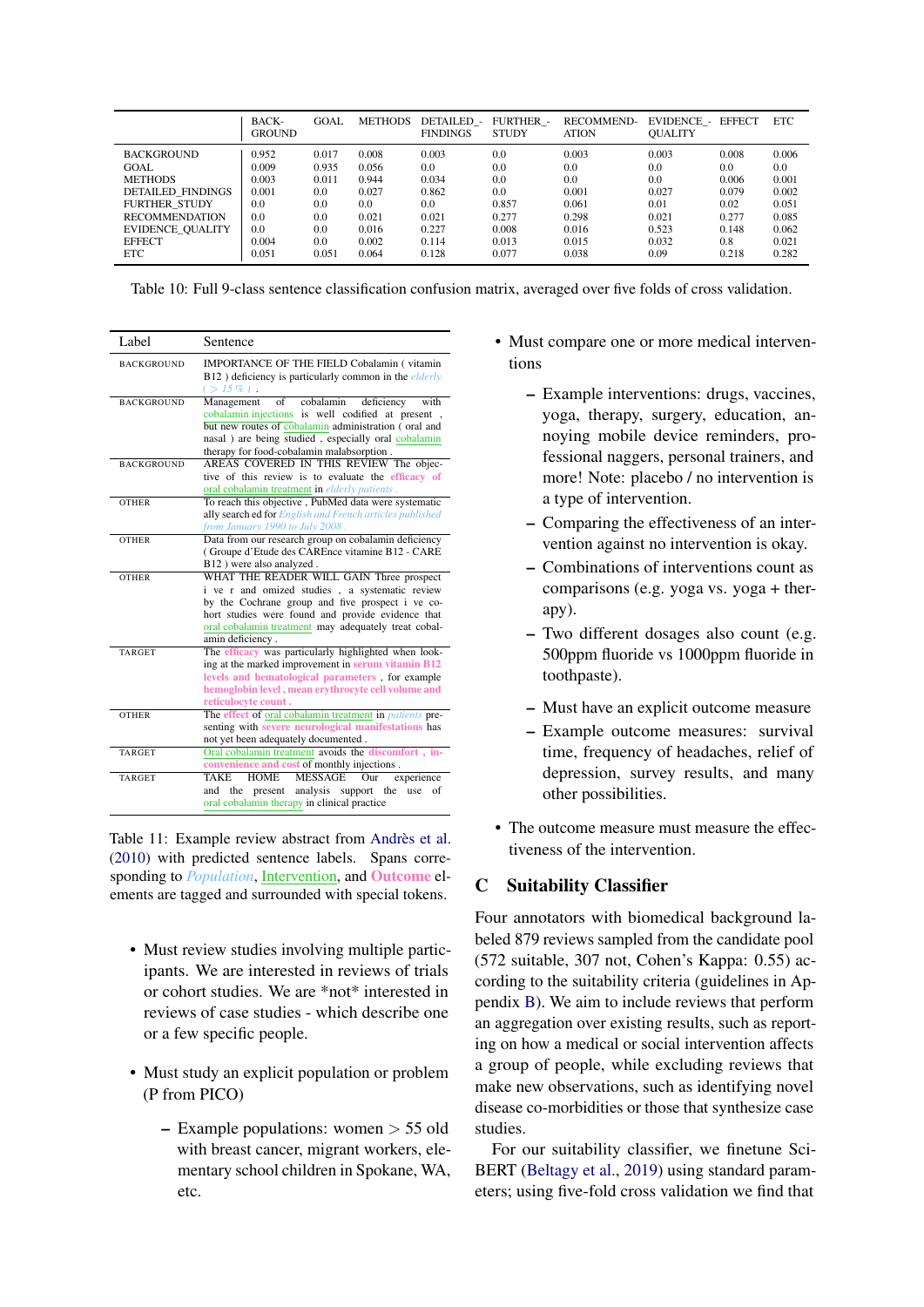a threshold of 0.75 provides a precision of greater than 80% while maintaining an adequate recall (Figure [4\)](#page-13-7).

Though there are a fairly large number of false positives by this criteria, we note that these false positive documents *are* generally reviews; however, they may not investigate an intervention, or may not have suitable target statements. In the latter case, target identification described in § [3.2](#page-2-0) helps us further refine and remove these false positives from the final dataset.

# <span id="page-15-0"></span>D Sentence Annotation

Sentence annotation guidelines and detailed scores are below. Each annotator was tasked with annotating 50-100 sentences, followed by a round of review, before being asked to annotate more.

# D.1 Sentence Annotation Guidelines

A systematic review is a document resulting from an in-depth search and analysis of all the literature relevant to a particular topic. We are interested in systematic reviews of medical literature, specifically those that assess varying treatments and the outcomes associated with them. Ignore any existing labels; these are automatically produced and error prone. If something clearly fits into more than one category, separate the labels by commas (annoying, we know, but it can be important). For sentences that are incorrectly broken in a way that makes them difficult to label, skip them (you can fix them, but they'll be programmatically ignored). For reviews that don't meet suitability guidelines, also skip them. We want to identify sentences within these reviews as belonging to one of several categories:

- BACKGROUND: Any background information not including goals.
- **GOAL**: A high level goal sentence, describing the aims or purposes of the review.
- **METHODS**: Anything describing the particular strategies or techniques for conducting the review. This includes methods for finding and assessing appropriate studies to include, e.g., the databases searched or other characteristics of the searched literature. A characteristic might be a study type, it might be other details, such as criteria involving the study participants, what interventions (treatments)

were studied or compared, or what outcomes are measured in those studies. This may also include whether or not a meta-analysis is performed.

- DETAILED FINDINGS: Any sections reporting study results, often includes numbers, p-values, etc. These will frequently include statements about a subset of the trials or the populations.
- GENERAL FINDINGS: There are four types of general findings we would like you to label. These do not include things like number of patients, or a p-value (that's DETAILED FIND-INGS). Not all of these four subtypes will always be present in a paper's abstract. Some sentences will contain information about more than one subtype, and some sentences can contain information about some of these subtypes as well as DETAILED FINDINGS.
	- EFFECT: Effect of the intervention, may include a statement about significance. These can cover a wide range of topics, including public health or policy changes.
	- EVIDENCE\_QUALITY: Commentary about the strength or quality of evidence pertaining to the intervention.
	- **FURTHER STUDY:** These statements might call for more research in a particular area, and can include hedging statements, e.g.:
		- \* "More rigorously designed longitudinal studies with standardized definitions of periodontal disease and vitamin D are necessary."
		- \* "More research with larger sample size and high quality in different nursing educational contexts are required."
		- \* "However, this finding largely relies on data from observational studies; high-quality RCTs are warranted because of the potential for subject selection bias."
	- RECOMMENDATION: Any kind of clinical or policy recommendation, or recommendations for use in practice. This must contain an explicit recommendation, not a passive statement saying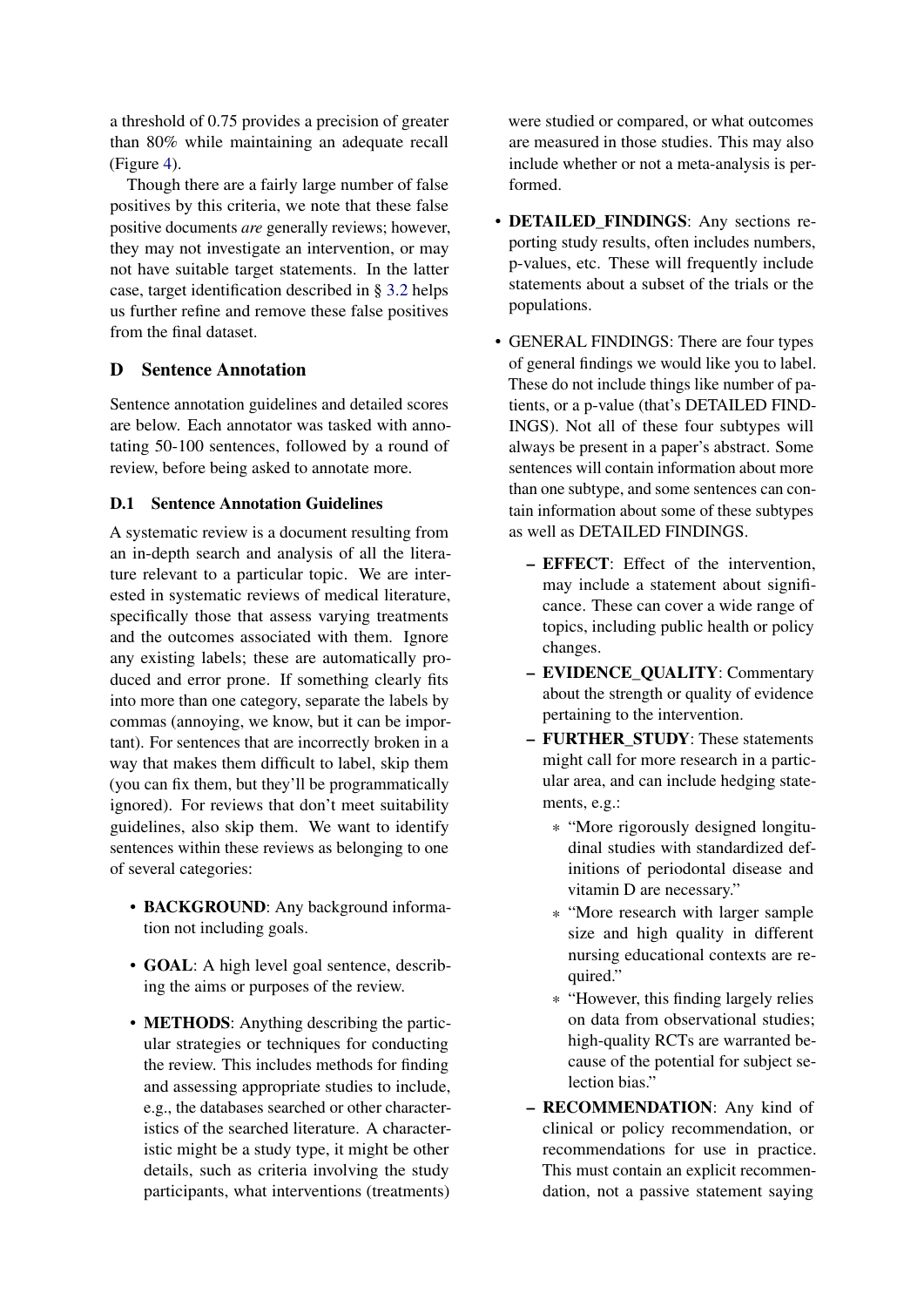that a treatment is good. "Should" or "recommend" are good indicators. These may not always be present in an abstract. E.g.:

- \* "Public policy measures that can reduce inequity in health coverage, as well as improve economic and educational opportunities for the poor, will help in reducing the burden of malaria in SSA."
- ETC: Anything that doesn't fit into the categories above.

All sentences appear in the context of their review. Some of the selected reviews might not actually be reviews; these were identified by accident. These should be excluded from annotation - either make a comment on the side (preferred) or delete the rows belonging to the non-review.

Examples follow. Please ask questions - these guidelines are likely not perfect and we'll have missed many edge cases

Examples:

BACKGROUND A sizeable number of individuals who participate in population-based colorectal cancer (CRC) screening programs and have a positive fecal occult blood test (FOBT) do not have an identifiable lesion found at colonoscopy to account for their positive FOBT screen.

GOAL To determine the effect of integrating informal caregivers into discharge planning on postdischarge cost and resource use in older adults.

METHODS MAIN OUTCOMES Clinical status (eg, spirometric measures); functional status (eg, days lost from school); and health services use (eg, hospital admissions). Studies were included if they had measured serum vitamin D levels or vitamin D intake and any periodontal parameter.

DETAILED\_FINDINGS Overall, 27 studies were included (13 cross-sectional studies, 6 casecontrol studies, 5 cohort studies, 2 randomized clinical trials and 1 case series study). Sixty-five percent of the cross-sectional studies reported significant associations between low vitamin D levels and poor periodontal parameters. Analysis of group cognitive-behavioural therapy (CBT) v. usual care alone (14 studies) showed a significant effect in favour of group CBT immediately post-treatment (standardised mean difference (SMD) -0.55 (95% CI -0.78 to -0.32)).

EFFECT This review identified short-term benefits of technology-supported self-guided interventions on the physical activity level and fatigue and some benefit on dietary behaviour and HRQoL in people with cancer. However, current literature demonstrates a lack of evidence for long-term benefit.

EVIDENCE\_QUALITY Interpretation of findings was influenced by inadequate reporting of intervention description and compliance.

No meta-analysis was performed due to high variability across studies.

RECOMMENDATION The decision to perform EGD should be individualized and based on clinical judgement.

ETC PROSPERO CRD42017080346; [https://www.crd.york.ac.uk/prospero/](https://www.crd.york.ac.uk/prospero/display_record.php?RecordID=80346) [display\\_record.php?RecordID=80346](https://www.crd.york.ac.uk/prospero/display_record.php?RecordID=80346).

## D.2 Detailed Sentence Breakdown Scores

Sentence classification scores for 9 classes are given in Table [9.](#page-13-1) The corresponding confusion matrix can be found in Table [10.](#page-14-2)

## <span id="page-16-0"></span>D.3 Sentence Classification Results

Table [11](#page-14-0) provides an example of sentence classification results over 3 classes.

## E Dataset Contradiction Scores

The confusion matrix between review effect findings and input study effect findings is given in Table [12.](#page-17-3)

# <span id="page-16-1"></span>F Hyperparameters and Modeling Details

We implement our models using PyTorch [\(Paszke](#page-11-15) [et al.,](#page-11-15) [2019\)](#page-11-15), the HuggingFace Transformers [\(Wolf](#page-12-2) [et al.,](#page-12-2) [2020\)](#page-12-2) and PyTorch lightning [\(Falcon,](#page-9-17) [2019\)](#page-9-17) libraries, starting from the BART-base checkpoint [\(Lewis et al.,](#page-10-4) [2020b\)](#page-10-4). All models were trained using FP16, using NVidia RTX 8000 GPUs (GPUs with 40G or more of memory are required for most *texts-to-text* configurations). All models are trained for eight epochs as validation scores diminished over time; early experiments ran out to approximately fifty epochs and showed little sensitivity to other hyperparameters. We use gradient accumulation to reach an effective batch size of 32. We use the Adam optimizer [\(Kingma and Ba,](#page-10-20) [2015\)](#page-10-20) with a learning rate of 1e-5, an epsilon of 1e-8, and a linear learning rate schedule with 1000 steps of warmup. We ran a hyperparameter sweep over decoding parameters on the validation set for 4, 6,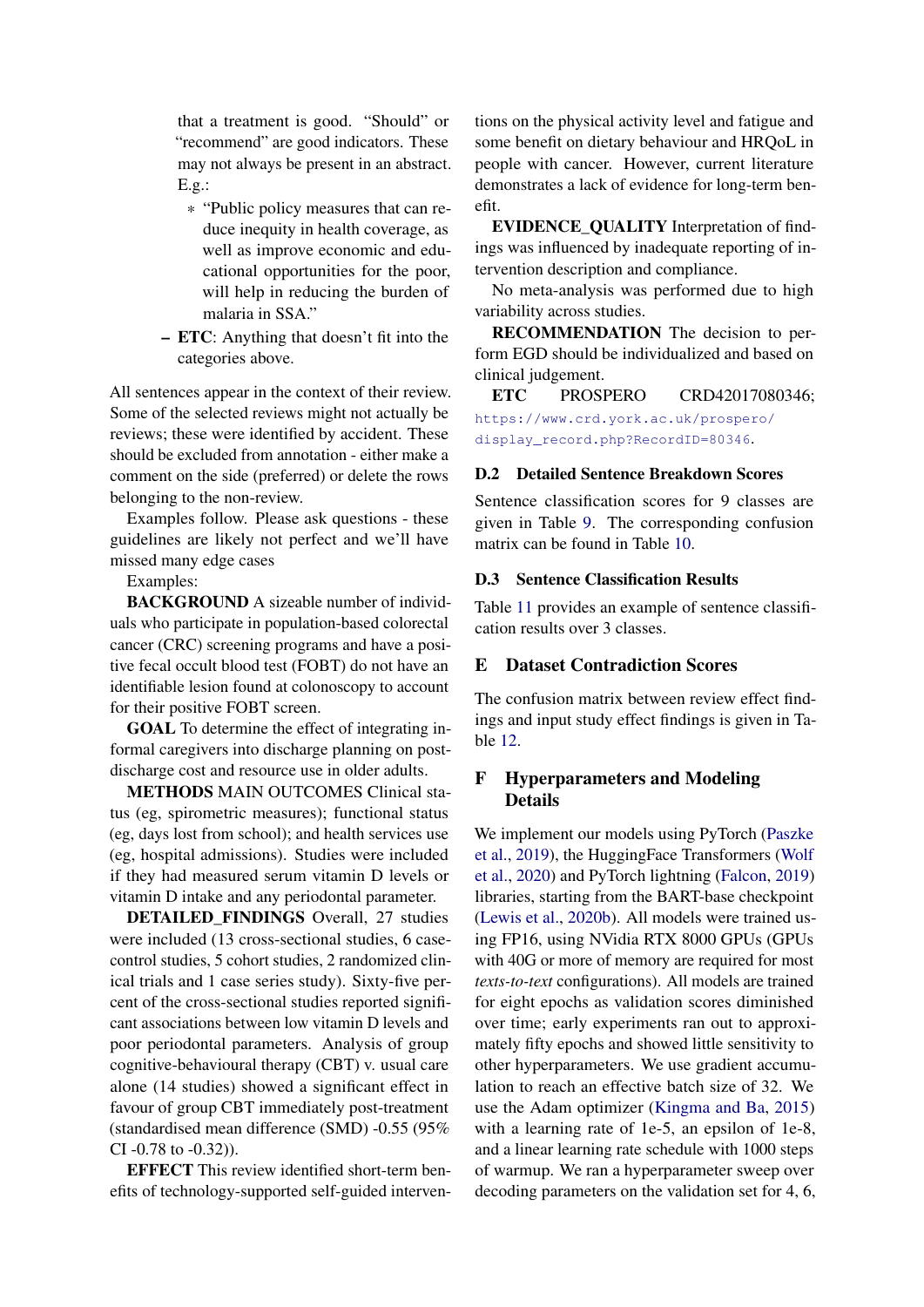|           | decreases | no_change | increases | count   |
|-----------|-----------|-----------|-----------|---------|
| decreases | .338      | .540      | .122      | 1202991 |
| no_change | .144      | .659      | .197      | 5375546 |
| increases | .096      | 529       | .376      | 2490229 |

<span id="page-17-3"></span>Table 12: Confusion matrix between review effect findings and input study effect findings. Each row corresponds to the fraction of the effect direction found in the review with the fraction of that direction accounted for in the study. The most frequent confusion is with *no\_change*, as opposed to flipping the overall direction of the finding.

<span id="page-17-1"></span>

| <b>BACKGROUND</b>                                                                                                                                                                                                                                                                                                                                      | <b>TARGET</b>                                                                                                                                                                                                                                                                                                                                            | <b>GENERATED</b>                                                                                                                                                                                                                            |
|--------------------------------------------------------------------------------------------------------------------------------------------------------------------------------------------------------------------------------------------------------------------------------------------------------------------------------------------------------|----------------------------------------------------------------------------------------------------------------------------------------------------------------------------------------------------------------------------------------------------------------------------------------------------------------------------------------------------------|---------------------------------------------------------------------------------------------------------------------------------------------------------------------------------------------------------------------------------------------|
| OBJECTIVE To explore the evidence for the effective-<br>ness of acupuncture for nonspecific low back pain (LBP)<br>). SUMMARY OF BACKGROUND DATA Since the<br>most recent systematic review s on RCTs on acupunc-<br>ture for LBP, 6 RCTs have been published, which may<br>impact on the previous conclusions.                                        | There is moderate evidence that acupuncture is<br>more effective than no treatment, and strong<br>evidence of no significant difference between<br>acupuncture and sham acupuncture, for short-<br>term pain relief.                                                                                                                                     | The is insufficient evidence to support the<br>use of acupuncture for LBP. CONCLUSIONS<br>There is limited evidence for the effectiveness<br>of acupuncture in LBP in the short term.                                                       |
| Objectives : To provide a quantitative analysis of all r<br>and omized controlled trials design ed to determine the<br>effectiveness of physical interventions for people with<br>spinal cord injury (SCI).                                                                                                                                            | There is initial evidence supporting the effec-<br>tiveness of some physical interventions for peo-<br>ple with SCI.                                                                                                                                                                                                                                     | The Results: This systematic review provides<br>evidence that physical interventions for peo-<br>ple with SCI are effective in improving muscle<br>strength and function in the short term.                                                 |
| BACKGROUND Neuroendocrine tumours (NET) most<br>commonly metastasize to the liver. Hepatic resection<br>of NET hepatic metastases (NETHM) has been shown<br>to improve symptomology and survival. METHODS A<br>systematic review of clinical studies before September<br>2010 was performed to examine the efficacy of hepatic<br>resection for NETHM. | Poor histologic grade, extra-hepatic disease<br>and a macroscopically incomplete resection<br>were associated with a poor prognosis. CON-<br>CLUSION Hepatic resection for NETHM pro-<br>vides symptomatic benefit and is associated<br>with favourable survival outcomes although the<br>majority of patients invariably develop disease<br>progression | Theatic resection of NETHM has been shown<br>to improve survival in patients with advanced,<br>well-differentiated NETs.                                                                                                                    |
| The aim of this systematic review and meta- analysis<br>was to assess the efficacy on an intervention on breast-<br>feeding self-efficacy and perceived insufficient milk sup-<br>ply outcomes.                                                                                                                                                        | Although significant effect of the interven-<br>tions in improving maternal breastfeeding self-<br>efficacy was revealed by this review, there is<br>still a paucity of evidence on the mode, format,<br>and intensity of interventions.                                                                                                                 | The findings of this systematic review and<br>meta- analysis suggest that breastfeeding edu-<br>cation is an effective intervention for improv-<br>ing breastfeeding self-efficacy and breastfeed-<br>ing duration among primiparous women. |

Table 13: Example summaries from the test set generated using the BART configuration.

and 8 beams; maximum lengths of 64, 128, and 256 wordpieces; and length penalties of 1, 2, and 4. We find little qualitative or quantitative variation between runs and select the setting with the highest Rouge1 scores: 6 beams, a length penalty of 2, and 128 tokens for output maximum lengths. We use an attention dropout [\(Srivastava et al.,](#page-11-16) [2014\)](#page-11-16) of 0.1. Optimizer hyperparameters, as well as any hyperparameters not mentioned, used defaults corresponding to their libraries. Training requires approximately one day on two GPUs. Due to memory constraints, we limit each review to 25 input documents, with a maximum of 1000 tokens per input document.

We make use of NumPy [\(Harris et al.,](#page-9-18) [2020\)](#page-9-18) in our models and evaluation, as well as scikitlearn [\(Buitinck et al.,](#page-8-6) [2013\)](#page-8-6), and the general SciPy framework [\(Virtanen et al.,](#page-11-17) [2020\)](#page-11-17) for evaluation.

# <span id="page-17-2"></span>G Example generated summaries

See Table [13](#page-17-1) for examples of inputs, targets, and generations.

<span id="page-17-4"></span>

|       | Model R-1 R-2 R-L AEI F1                  |                       |  |
|-------|-------------------------------------------|-----------------------|--|
| I ED. | BART 26.66 9.04 19.78 .447 49.68<br>25.82 | 8.44 19.29 .482 47.09 |  |

Table 14: *texts-to-text* results on the validation set. We report ROUGE, ∆EI, and macro-averaged F1-scores. These are similar to test scores.

<span id="page-17-5"></span>

| Model P | R                      | F1 |
|---------|------------------------|----|
|         | BART 46.98 45.39 46.97 |    |

Table 15: *table-to-table* results on the validation set. We report precision, recall, and macro-averaged F1 scores.

# H Validation Results

We provide results on the validation set in Tables [14](#page-17-4) and [15.](#page-17-5)

# <span id="page-17-0"></span>I A Brief Review of Systematic Reviews

We provide a brief overview of the systematic review process for the reader. A systematic review is a thorough, evidence-based process to answer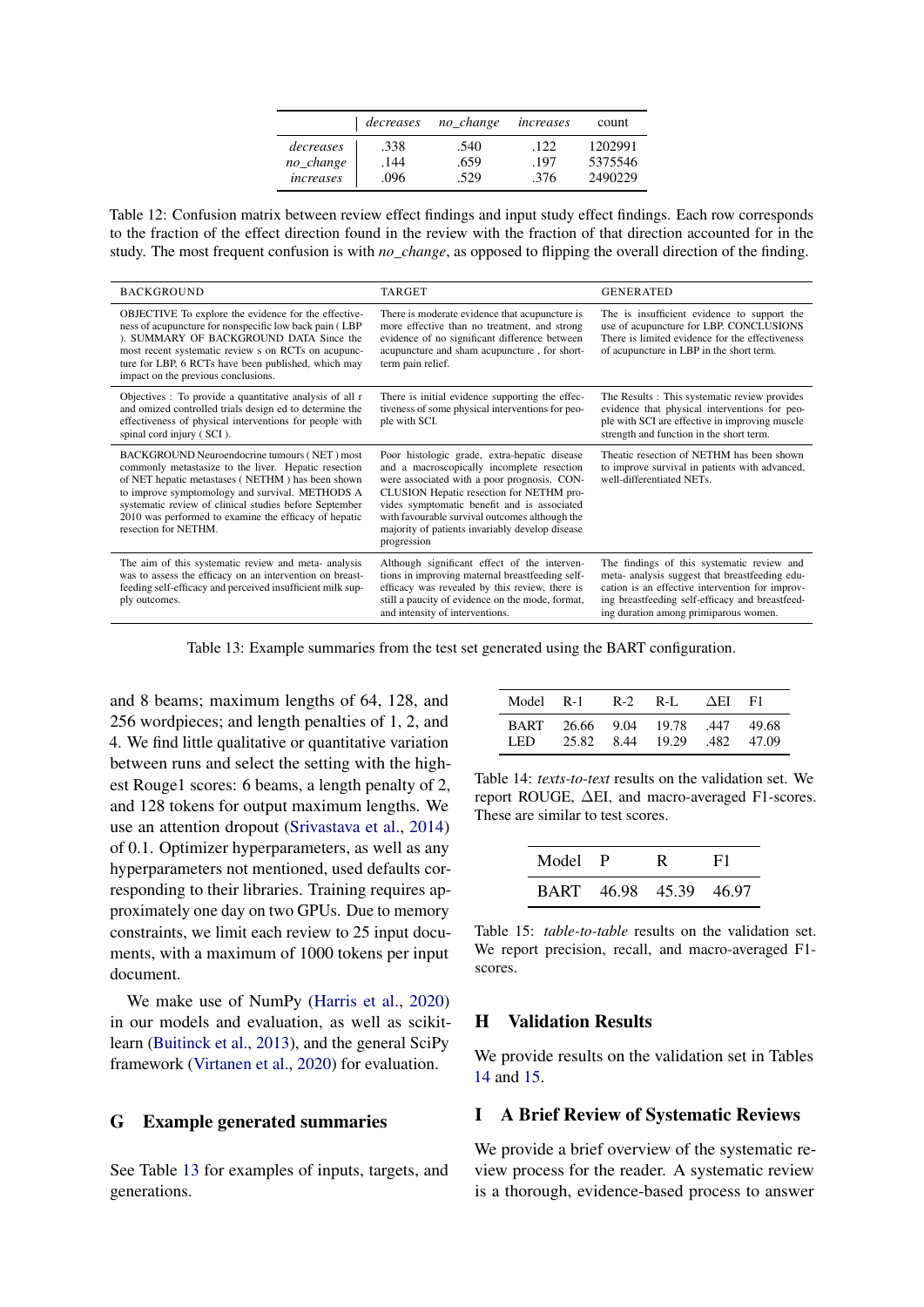scientific questions. In the biomedical domain, a systematic review typically consists of five steps: defining the question, finding relevant studies, determining study quality, assessing the evidence (quantitative or qualitative analysis), and drawing final conclusions. For a detailed overview of the steps, see [Khan et al.](#page-10-1) [\(2003\)](#page-10-1). While there are other definitions and aspects of the review process [\(Aro](#page-8-13)[mataris and Munn,](#page-8-13) [2020;](#page-8-13) [Higgins et al.,](#page-9-19) [2019\)](#page-9-19), the five-step process above is sufficient for describing reviews in the context of this work. We emphasize that this work, indeed the approaches used in this field, *cannot* replace the labor done in a systematic review, and may instead be useful for scoping or exploratory reviews.

The National Toxicology Program,<sup>[13](#page-18-0)</sup> part of the United States Department of Health and Human Services, conducts scoping reviews for epidemiological studies. The National Toxicology Program has actively solicited help from the natural language processing community via the Text Analysis Conference.[14](#page-18-1) Other groups conducting biomedical systematic reviews include the Cochrane Collaboration,  $15$  the Joanna Briggs Institute,  $16$  Guidelines International Network,<sup>[17](#page-18-4)</sup> SickKids,<sup>[18](#page-18-5)</sup> the University of York, $19$  and the public health agencies of various countries, $20$  to name a few. Systematic review methodologies have also been applied in fields outside of medicine, by organizations such as the Campbell Collaboration, $21$  which conducts reviews over a wide range of areas: business, justice, education, and more.

#### I.1 Automation in Systematic Reviews

Automation in systematic reviews has typically focused on assisting in portions of the process: search and extraction, quality assessment, and interpreting findings. For a detailed analysis of automated approaches in aiding the systematic review process, see [Norman](#page-11-18) [\(2020\)](#page-11-18); [Marshall and Wallace](#page-10-3) [\(2019\)](#page-10-3).

Search and Extraction. Search, screening, and extracting the results of studies into a structured representation are several components of the systematic review process that have been the major focuses of natural language processing approaches. Several systems provide active-learning enhanced search [\(Howard et al.,](#page-9-20) [2020;](#page-9-20) [Schoot et al.,](#page-11-13) [2020\)](#page-11-13), or offer screening based on study type [\(Marshall et al.,](#page-10-2) [2016\)](#page-10-2). PICO (Participants, Interventions, Controls, and Outcomes) elements can be used to assist in search and screening [\(Znaidi et al.,](#page-12-8) [2015;](#page-12-8) [Ho et al.,](#page-9-14) [2016;](#page-9-14) [Boudin et al.,](#page-8-12) [2010\)](#page-8-12). To this end, several datasets have been introduced. EBM-NLP [\(Nye](#page-11-3) [et al.,](#page-11-3) [2018\)](#page-11-3) is a dataset of crowd-sourced PICO elements in randomized control trial abstracts. [Jin](#page-10-21) [and Szolovits](#page-10-21) [\(2018\)](#page-10-21) provides a large-scale dataset of sentence-level PICO labels that are automatically derived using the structured abstract headers in PubMed abstracts. The Chemical-Disease Relations challenge [\(Wei et al.,](#page-12-9) [2015\)](#page-12-9) offers data for some of the PICO classes and a related relation extraction task, as does the i2b2 2010 disease-relation task [\(Uzuner et al.,](#page-11-19) [2011\)](#page-11-19). Evidence Inference [\(Lehman et al.,](#page-10-16) [2019;](#page-10-16) [DeYoung et al.,](#page-9-1) [2020\)](#page-9-1) attempts to automate detecting the direction of conclusions given PICO elements of interest; e.g., [Nye](#page-11-5) [et al.](#page-11-5) [\(2020\)](#page-11-5) starts from RCTs, finds PICO elements, and then finds conclusions associated with those PICO elements. Many review tools<sup>[22](#page-18-9),[23](#page-18-10),[24](#page-18-11),[25](#page-18-12)</sup> incorporate workflow management tools for manual extraction of these elements and associated conclusions.

Quality Assessment. Relatively few tools focus on quality assessment. The primary tool seems to be RobotReviewer [\(Marshall et al.,](#page-10-2) [2016\)](#page-10-2), which assesses Risk of Bias in trial results, which is one aspect of quality. There are opportunities for quality assessment that focus on automatically assessing statistical power or study design.

Interpretation. The interpretation step of the systematic review process involves drawing overall conclusions about the interventions studied: how effective is the intervention, when should it be used, what is the overall strength of the evidence supporting the effectiveness and recommendations, and what else needs to be studied. It too has received relatively little attention from those developing assistive systems. Similar to this work, [Wallace et al.](#page-12-1) [\(2020\)](#page-12-1) takes advantage of structured Cochrane reviews to identify summary targets, and uses portions of the input documents as model inputs. [Shah](#page-11-20)

<span id="page-18-0"></span><sup>13</sup><https://ntp.niehs.nih.gov/>

<span id="page-18-1"></span><sup>14</sup><https://tac.nist.gov/2018/SRIE/>

<span id="page-18-2"></span><sup>15</sup><https://www.cochrane.org/>

<span id="page-18-3"></span><sup>16</sup><https://jbi.global/>

<span id="page-18-4"></span><sup>17</sup><https://www.g-i-n.net>

<span id="page-18-5"></span><sup>18</sup><https://www.sickkids.ca/>

<span id="page-18-7"></span><span id="page-18-6"></span><sup>19</sup><https://www.york.ac.uk/crd/>

<sup>20</sup>[https://www.canada.ca/en/public-health/services/reports](https://www.canada.ca/en/public-health/services/reports-publications.html)[publications.html](https://www.canada.ca/en/public-health/services/reports-publications.html)

<span id="page-18-8"></span><sup>21</sup><https://www.campbellcollaboration.org>

<span id="page-18-9"></span><sup>22</sup>[https://www.evidencepartners.com/](#page-11-20)

<span id="page-18-10"></span><sup>23</sup>[https://www.covidence.org/reviewers/](#page-11-20)

<span id="page-18-11"></span><sup>24</sup>[https://sysrev.com/](#page-11-20)

<span id="page-18-12"></span><sup>25</sup>[https://www.jbisumari.org/](#page-11-20)